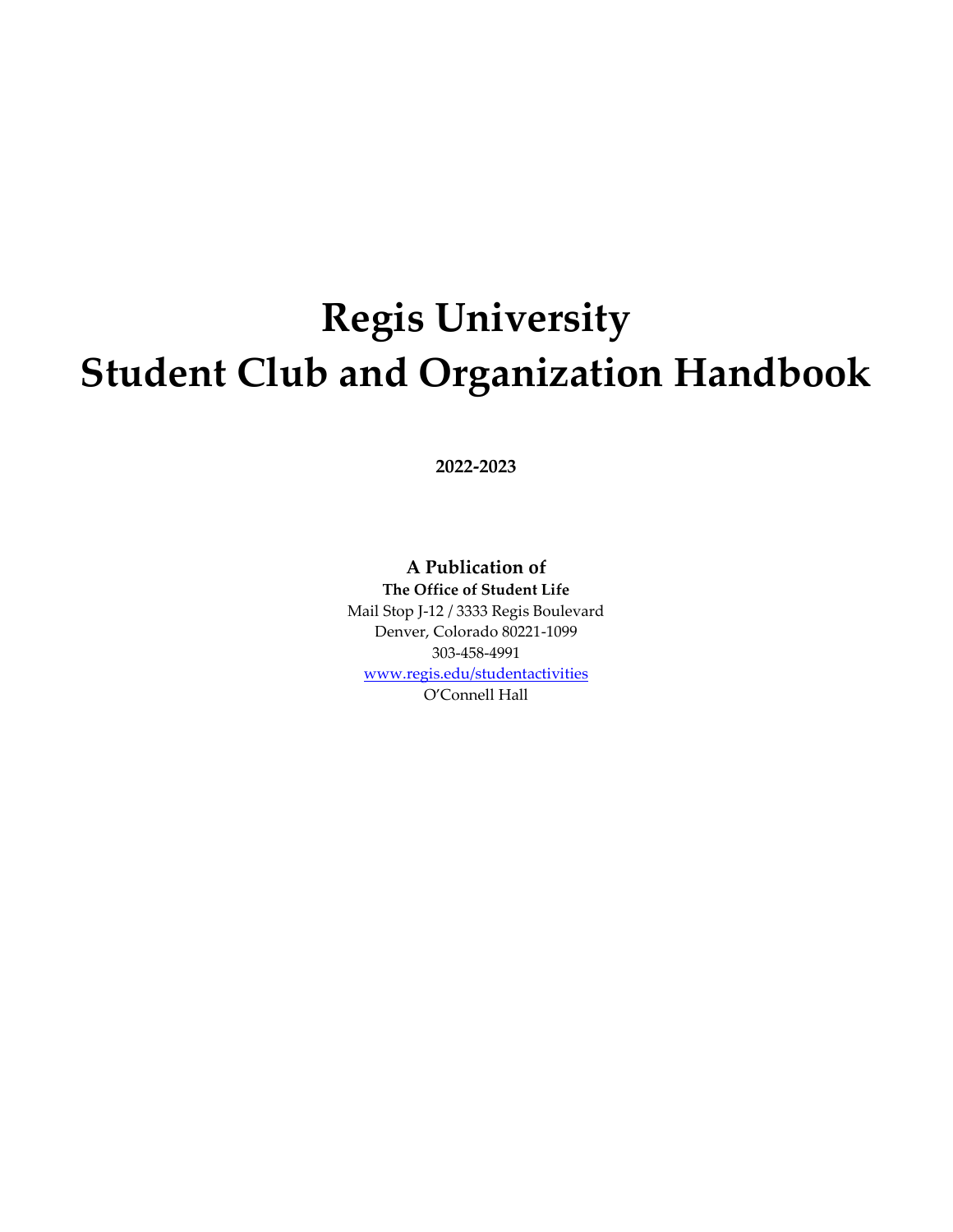#### **TABLE OF CONTENTS**

| Topic                                             | Page(s)  |
|---------------------------------------------------|----------|
| Handbook Purpose and Contributory Resources       | 3        |
| Distinctly Regis                                  | 3        |
| Clubs and Organizations at Regis                  | $4-6$    |
| Categories of Student Organizations               |          |
| University Recognition                            |          |
| List of Current Student Organizations             | 6        |
| Beginning a New Student Organization              | $7 - 10$ |
| Criteria<br>$\bullet$                             |          |
| <b>Application Process</b>                        |          |
| Re-registration Process<br>٠                      |          |
| Loss of University recognition                    |          |
| Religiously Affiliated Organizations<br>$\bullet$ |          |
| Student Organizations with External Affiliations  |          |
| Benefits of University Recognition                | 10       |
| <b>Financial Resources</b>                        | $10-13$  |
| <b>Spending University Funds</b>                  |          |
| Dues                                              |          |
| Tax Exempt Status                                 |          |
| Fundraising                                       |          |
| Use of University Name for solicitation           |          |
| Contracts and liability insurance<br>٠            |          |
| Policies and Procedures                           | 13-17    |
| Contracts and Liability Insurance                 |          |
| Events with Children                              |          |
| Food Service/Catering                             |          |
| Movie and Film Showing                            |          |
| Outdoor Special Events and Sound Amplification    |          |
| <b>Political Events</b>                           |          |
| Speech and Expression Policy<br>٠                 |          |
| <b>Transportation and Authorized Drivers</b>      |          |
| <b>Travel Policy for Student Organizations</b>    |          |
| University Posting Policy and Marketing           |          |
| Tabling and Space Reservations                    |          |
| Clubs and Organization Service Projects           | 17       |
| Club and Organization Sanctions                   | 18       |
| <b>Student Organization Leader Resources</b>      | 18-22    |
| Student Affairs Leadership Commitment             |          |
| <b>Vision Statements</b>                          |          |
| Programming                                       |          |
| Universal Design Resource for Programming         |          |
| Teambuilding                                      |          |
|                                                   |          |
| Preparing for the future                          |          |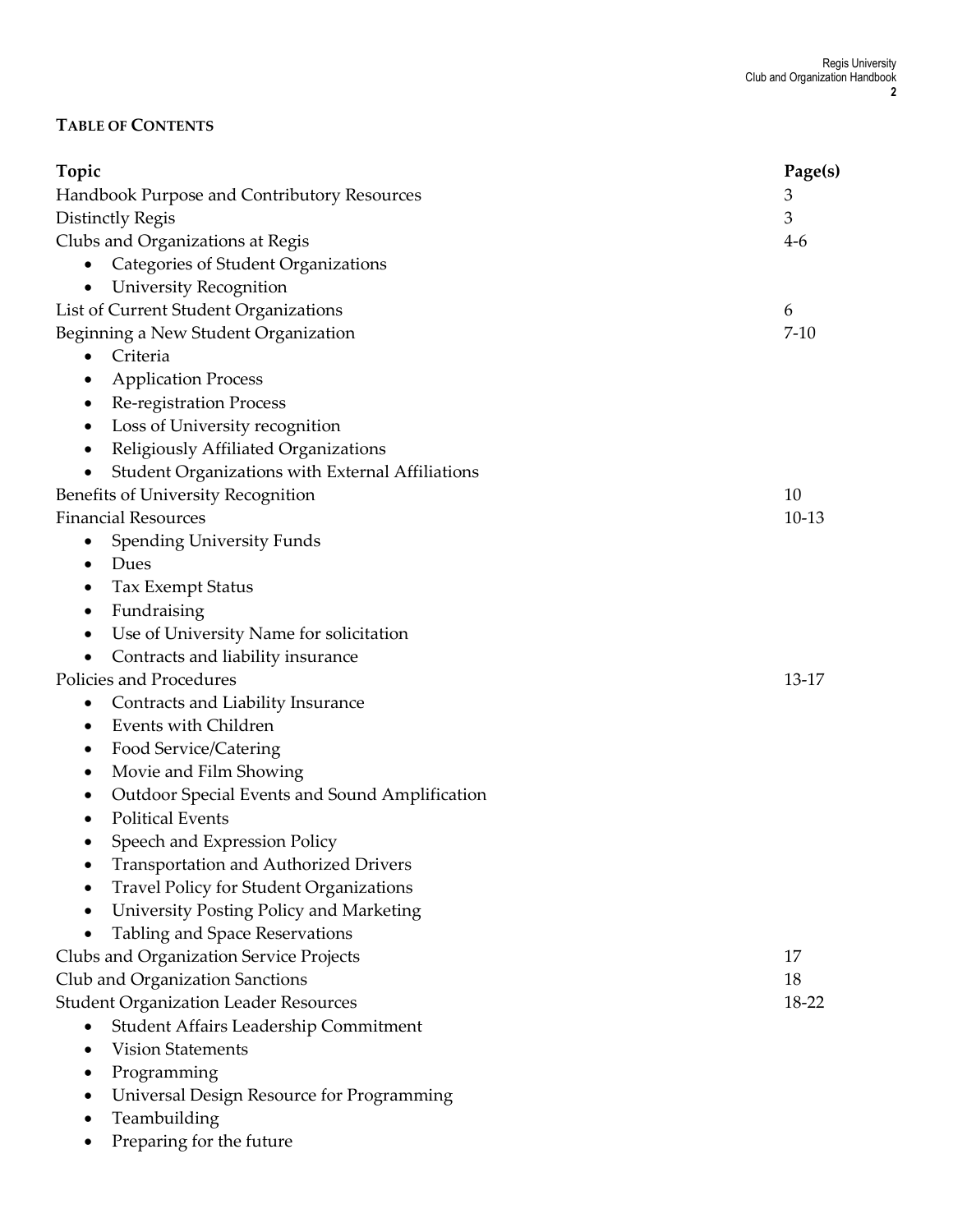#### **HANDBOOK PURPOSE**

Regis University's Office of Student Life publishes the "Student Club and Organization Handbook" annually. An updated copy of this handbook can be found at [www.regis.edu/clubs.](http://www.regis.edu/clubs) The handbook has been developed to:

- a. Define a University structure and application process for students to create and maintain officially recognized student organizations and clubs.
- b. Outline University expectations for student clubs and organizations.
- c. Be a resource for club and organization leadership and advisors to better understand university policies, procedures and resources.
- d. Assist emerging and existing student groups become successful and sustainable organizations.

In addition to this handbook staff from the Division of Student Affairs, the Student Life Office, the Regis University Wellness and Recreation staff and members of the RUSGA executive cabinet are available to assist you with student organization issues. For questions or comments regarding this manual or the procedures herein, please contact the Office of Student Life at:

> O'Connell Hall Regis University, MS J-12 3333 Regis Boulevard Denver, CO 80221

Phone number: 303-458-4991

#### **CONTRIBUTORY RESOURCES**

In many ways, this guidebook is the consolidation of pre-existing policies and procedures from across Regis University. Several departments and individuals graciously shared useful materials which have been included in the preceding pages. The Office of Student Life would like to acknowledge the contributions to the Student Club and Organization Handbook made by the following offices and individuals:

- Office of the AVP/Dean of Students
- Office of University Relations
- Marketing and Communication
- University Wellness Center
- Office of Service Learning

# DISTINCTLY REGIS

Regis University is unique among higher education institutions. Our rich Catholic, Jesuit heritage identifies Regis University as a distinct, comprehensive learning environment. Therefore, Regis recognizes that learning occurs in a variety of forums. As a result, the University offers numerous opportunities through which students are challenged to engage their whole person, *cura personalis*. As extensions of *cura personalis*, the activities and expectations of campus clubs and organizations facilitate greater student development. Some distinguishing features include:

• Jesuit, Catholic identity;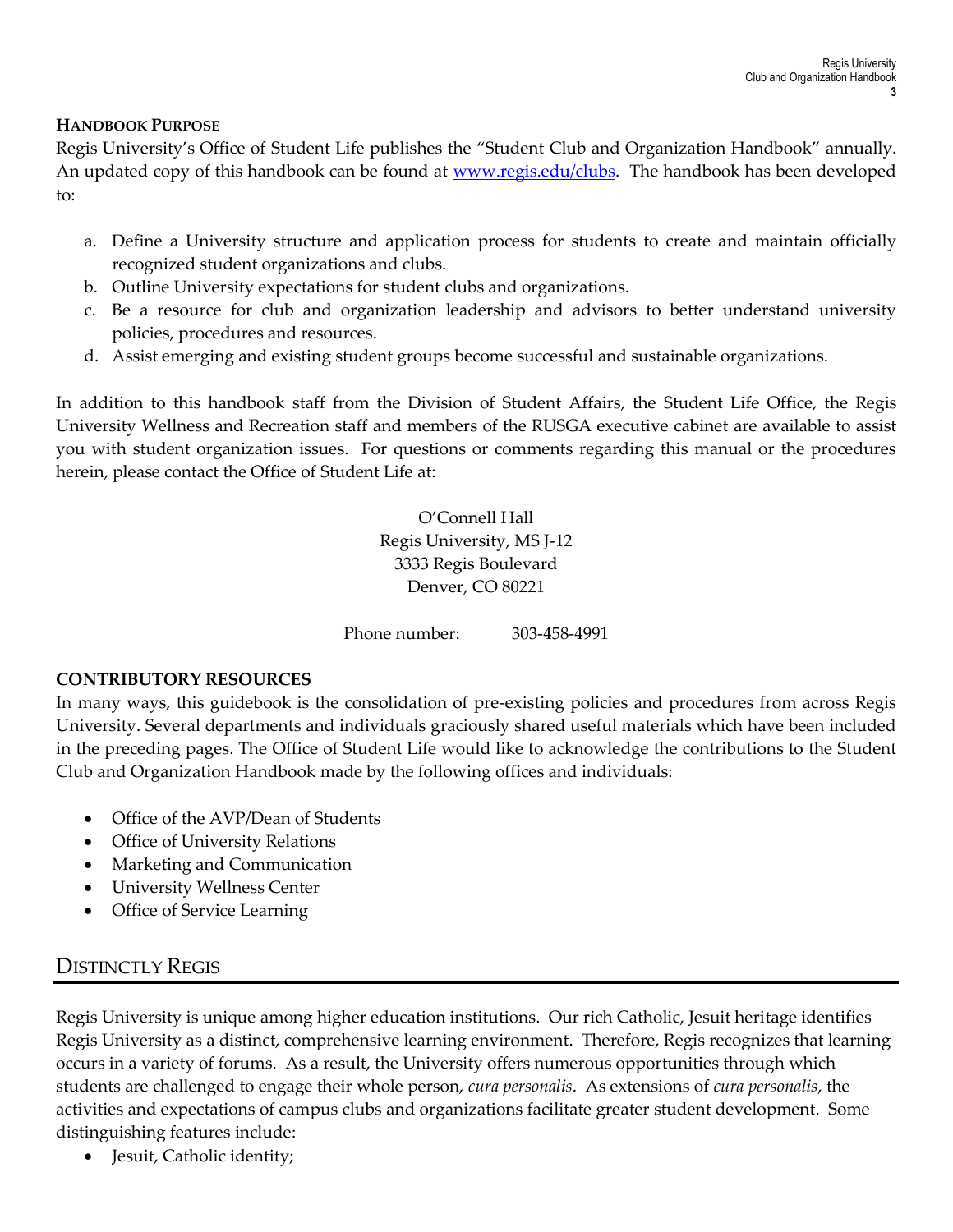- University mission: "How ought we to live";
- Academic integrity;
- Commitment to service and social justice;
- Sponsorship of faith-based programming;
- Academic community size;
- Location.

The institutional mission and identity guide, and in some cases restrict, the kinds of speakers, activities and events that student organizations can sponsor. The size of the university is an important programming consideration in terms of the audience, facilities, and fiscal resources available to student clubs and organizations. However, these factors can be mitigated by student organizations through the exercise of appropriate planning, creativity, innovation and collaboration. In particular, collaborating with other student organizations and university departments allows a club to tap into a richer collection of human and fiscal resources

In order to better understand how clubs and organizations operate at Regis University, Student Life presents the following information. Please contact Student Life for further clarification of these points.

# **CLUBS AND ORGANIZATIONS AT REGIS UNIVERSITY**

**Student clubs and organizations** are an important part of a thriving academic community. The Regis University Division of Student Affairs is committed to equipping our students with the skills that they need to engage and impact their peers, our campus, and the communities that they will join upon their graduation. Whether you are an undergraduate, graduate, residential, commuter, or distance student being involved in campus life provides you with many benefits, including the opportunities to:

## **Develop Valuable Leadership Skills**

Assume a leadership position in an organization and learn lifelong skills such as effective communication, teamwork, goal setting, financial stewardship, supervision, and more.

#### **Form Lifelong Friendships**

Meet other students with common interests through various clubs and organizations and make memories that you will treasure long after graduation.

#### **Explore Your Passions**

The involvement opportunities are endless! With over 70 student organizations, there is a club that is right for you. And if not, you can start your own!

#### **Establish Relationships with Faculty and Staff**

Each student organization is advised by a full-time faculty or staff member here on campus, being involved is a great way to get to know your professors more personally outside the classroom.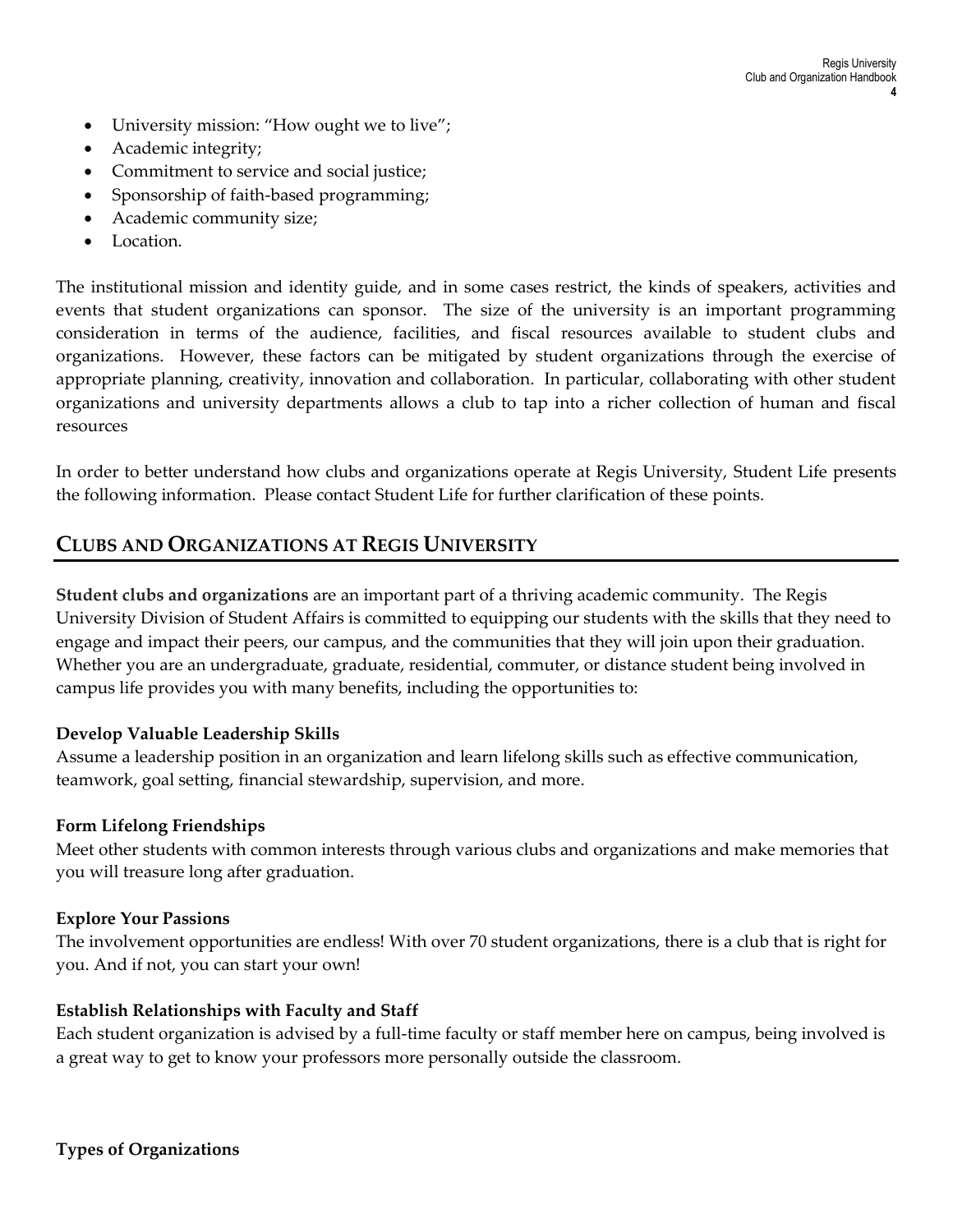We have four different types of recognized student organizations at Regis University. Each plays a crucial and unique role in helping to build our campus community. The following definitions identify those distinctions:

- **Registered Student Organization (RSO):** a voluntary association of Regis University students that has no direct relationship to the university but upon completion of registration documents is entitled to certain privileges to include operating, meeting, advertising, and participating in activities on the Regis University campus.
- **University Chartered Student Organization (UCSO):** an organization comprised primarily of students but which, by constitutional design, has a specifically established direct relationship to the university. This relationship includes, but is not limited to, policy review, special programs, governance, and paid faculty/staff advisers/coaches.
- **University Student Life Program (USLP):** an organization comprised primarily or exclusively of students whose activities, operations, and decision-making processes are directly governed by academic or administrative departments and for which the university is ultimately responsible.
- **Extended Campus Student Organization (ECSO):** a voluntary association of Regis University students at an extended campus location that has no direct relationship to the university but upon completion of registration documents with its extended campus center and receipt of those documents by the Student Activities Office is entitled, pursuant to policies established at its extended campus center, to certain privileges which may include operating, meeting, advertising, and participating in activities on its Regis University extended campus.

Officially recognized organizations shall have the privilege to conduct activities on the campus of Regis University in accordance with university established policies and procedures.

# **University Recognition**

Student organizations that successfully complete the registration and review process, regardless of the category to which they are assigned, are granted the status of University Recognition. The registration and recognition process is maintained and operated by the Division of Student Affairs, under the auspices of the Vice President of Student Affairs or their designee. Day to day operations, funding, advising, supervision and support for university recognized student organizations will be the responsibility of the individual college, academic program, or university department to which a particular organization is assigned. (For example, the Colorado Pharmacists Society will be assigned to the School of Pharmacy.)

Continued University Recognition status is contingent upon annual re-registration and adherence to the Student Code of Conduct and other applicable university policies. Organizations that are unable to complete the registration process, or having gone through that process and not granted University Recognition, are prohibited from benefiting from the privilege of conducting activities on the Regis University campus.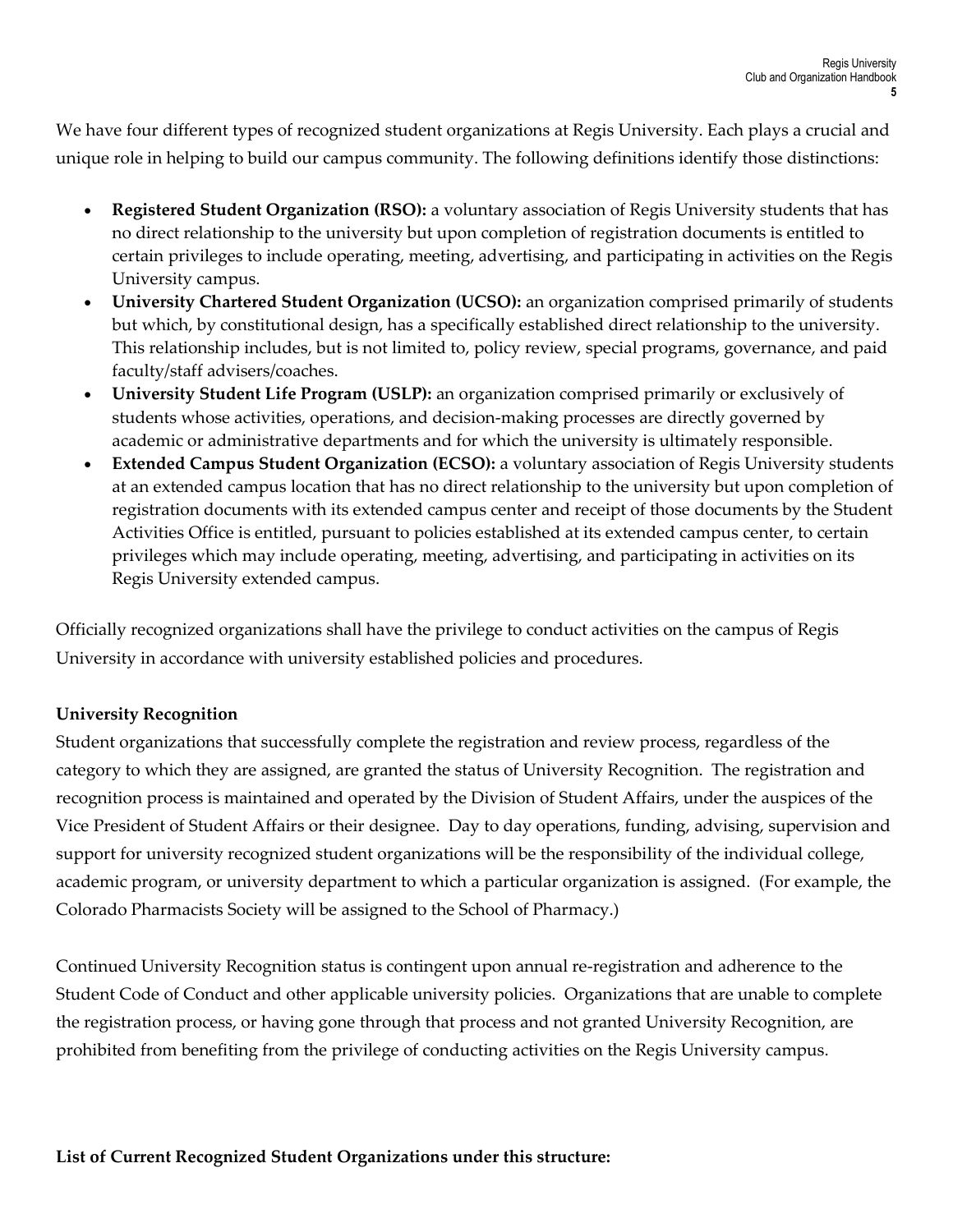#### **Registered Student Organization (RSO)**

Academic Honors Societies Alpha Episilon Delta Alpha Sigma Nu Delta Kappa Lambda Pi Eta National Society of Collegiate Scholars Rho Upsilon Chi Sigma Theta Tau Tri-Beta Honors Society

#### Academic Organizations

American College of Clinical Pharmacy (ACCP) American Pharmacists Association – Academy of Student Pharmacists Association for Computing Machinery (ACM) Chemistry Club College of Psychiatric and Neurologic Pharmacists (CPNP) Colorado Pharmacist Society Don't Touch Zine English Club Industry Pharmacists Organization (IPhO) Kappa Psi National Community of Pharmacists Association (NCPA) Phi Delta Chi Phi Lambda Sigma Pre-Pharmacy Club Psychology and Neuroscience Club Regis Student Nursing Association Res Judicata (pre-law club) Rho Chi Society for Human Resource Management

#### **University Chartered Student Organization (UCSO)**

Student Media Highlander Student Newspaper Ranger Yearbook KRCX Regis Radio Forensics Team Regis Ramblers Musical Theater Troupe Active Minds **University Student Life Program (USLP)** Student Academy of Managed Care Pharmacy (AMCP) Student National Pharmaceutical Association (SNPhA) Student Society of Health-System Pharmacy (SSHP)

Identity Organizations Asian Student Alliance Black Student Alliance SOMOS Queer Student Alliance

Religious Organizations Fellowship of Christian Athletes Young Life

Social Organizations **CHAARG** Climbing Club Crochet Club CyComp Club Global Medical Brigades Hide and Go Seek Kindness Club Lowell Life Poets Mixed Martial Arts Club OutRegis! Improv club Regis Global Alliance Society of Asian Scientists and Engineers St. Pelagia's Players Student Athlete Advisory Committee Sustainability Club Union of Student Activists

Club Sports Men's Club Rugby Women's Club Rugby Spirit Team Men's Club Volleyball Women's Club Soccer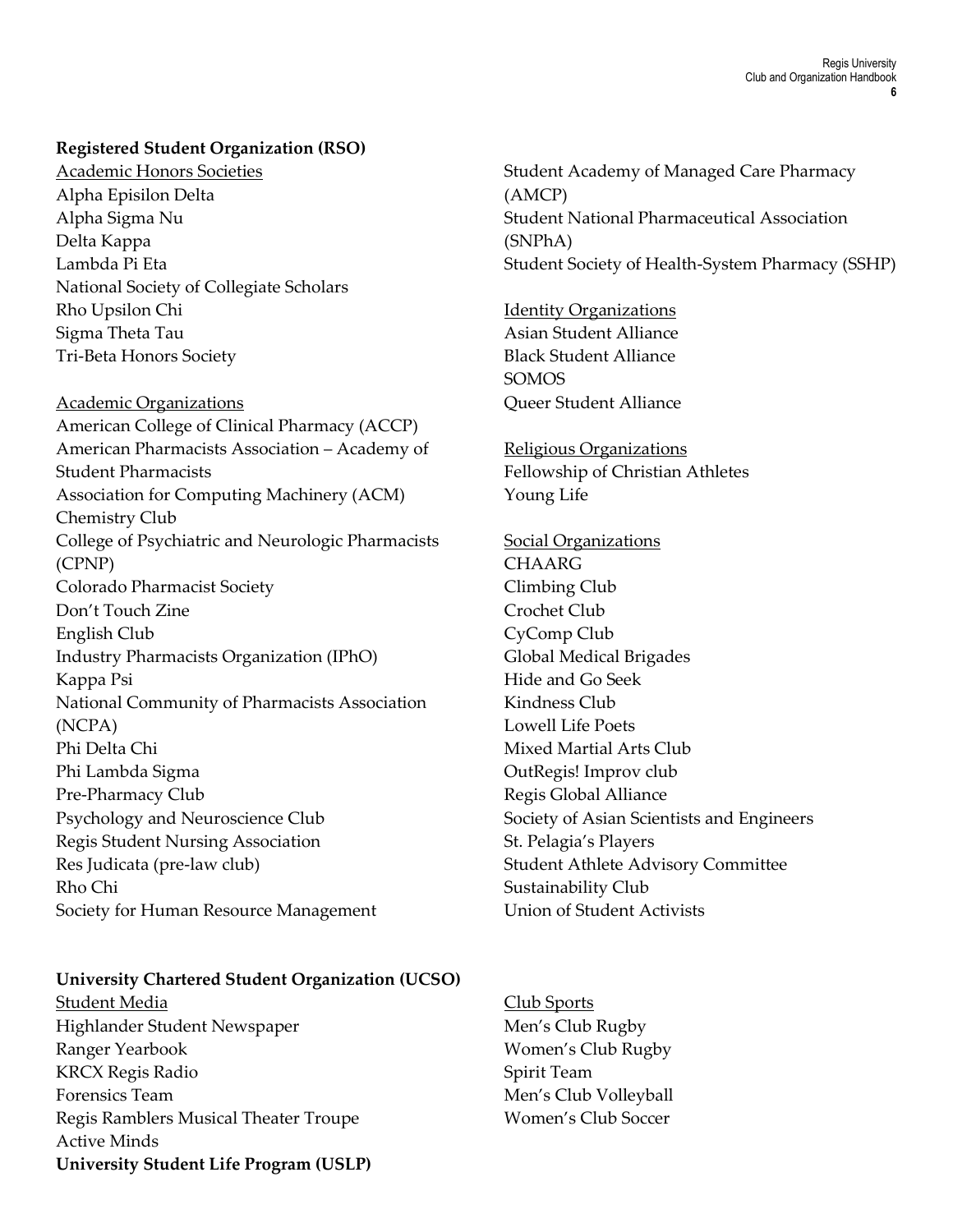Student Governance Graduate Student Council Regis University Student Government Association Physical Therapy Class Governance

## **Extended Campus Student Organization (ECSO)**

Narrative Therapy and Postmodern Psychology Group

# **BEGINNING A NEW STUDENT CLUB OR ORGANIZATION**

## **Starting a New Student Organization**

We are always excited about new clubs and organizations starting at Regis University. If you are interested in starting a new organization, please go to [www.regis.edu/clubs](http://www.regis.edu/clubs) to review the list of existing organizations. If you do not see any existing organizations with the same purpose, read through the following steps to register. (For annual re-registration of current organizations please reference the "Student Organization Re-registration Process" for forms and submission timelines.)

Please note: In order to qualify for the new organization process, you need to have at least eight members who are all current Regis University students and must meet the department's definition of a student organization: "A group created by and for **currently enrolled student**s that gathers with a specific purpose that contributes the Regis University community and provides opportunities for students in an ongoing way that is **not currently present** at Regis University." You must also secure a faculty or staff advisor who is willing to undertake the responsibility of advising the organization.

## **Criteria for registration of student clubs**

University Recognized student organizations, and applicants for that status, must meet and adhere to the following criteria:

- The purpose for the organization is consistent with the mission of the University and its Catholic, Jesuit identity, both in purpose and practice.
- The organization must meet a need not presently met by any other organization or department on campus.
- The organization must commit to adherence to the University's values of open discourse and inquiry.
- The organization must contribute to the overall educational mission of the University. It must demonstrate that its activities will contribute to the advancement of the social, moral, cultural, intellectual, physical, or spiritual development of its individual members and the University community.
- Promotion of membership to all students consistent with University policies on non-discrimination;\*
- Organizational activities and goals must conform to federal, state and local laws as well as University policies and regulations as set forth in the current edition of the Student Handbook.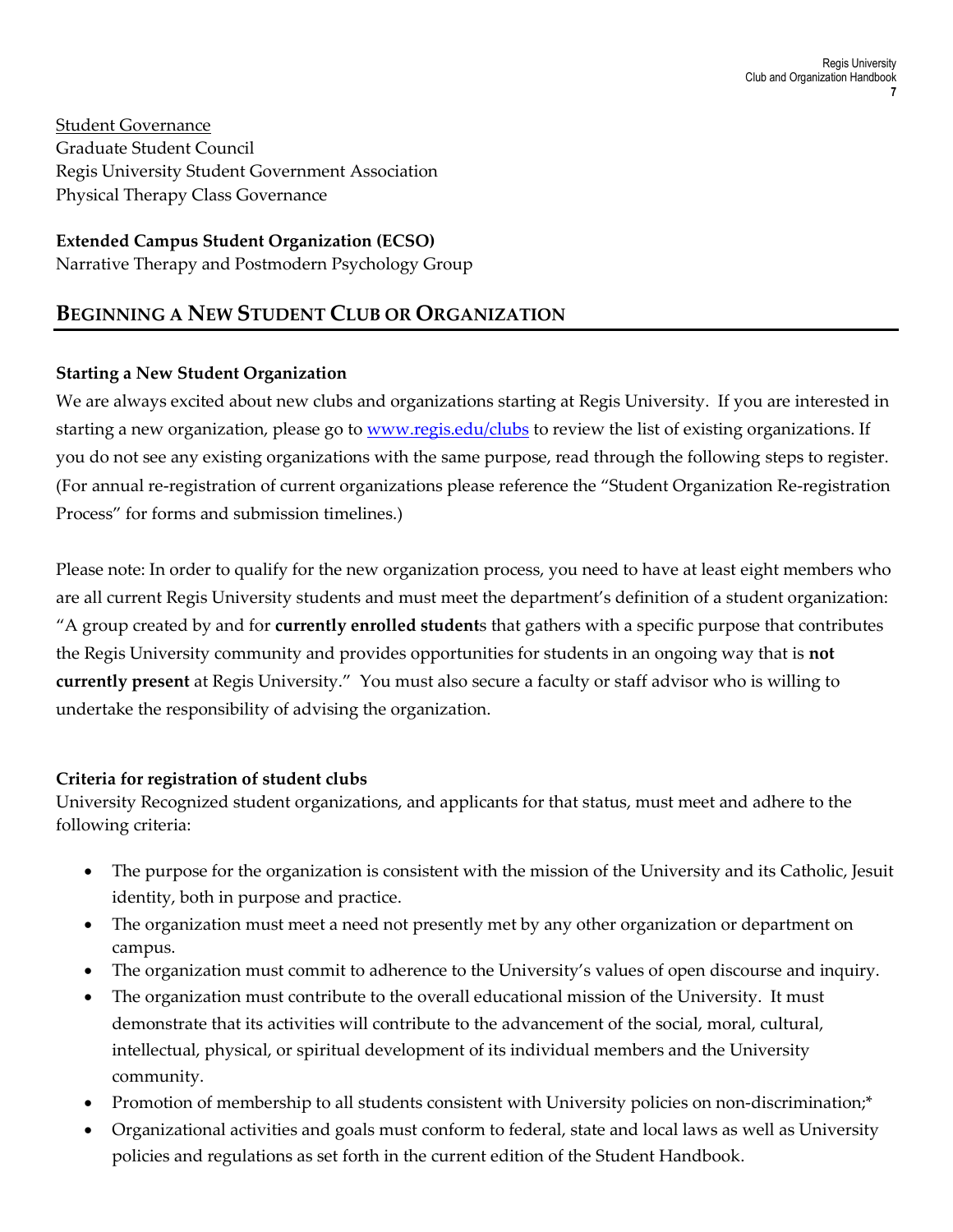- The activities and goals of the proposed club must not advocate physical harm, attack maliciously, or compromise the personal rights of any individual.
- Compliance with University fiscal rules and procedures as designated by the University Controller and Student Life, and management of all funds through the University;
- Disclosure of any affiliations or relationships with organizations outside of the University. \*Restricted or selective membership may be granted for academic honor societies, or where required by national charter.

## **In addition to the criteria outlined above, University Recognized clubs and organizations are required to:**

- Have a full-time faculty or staff advisor;
- Have a club constitution:
- Maintain at least 8 members:
- Complete one service project per year;
- Renew their registration with Student Life on an annual basis (renewal window begins in April);
- Provide Student Life with updated information when new officers have been elected, changes in advisor status, or national affiliations.

# **New Organization Application Process**

**Step One:** Starting on April 1st interested students can fill out an on-line New Organization Interest From at www.regis.edu/clubs. This form must be submitted by September 15th in order to be considered for the fall semester; the form will re-open November 1<sup>st</sup> for students interested in starting an organization in the spring. The Spring recognition deadline will be February 7th .

**Step Two:** After submitting the form, the student leadership will be contacted to schedule a New Organization Interest Meeting with the Asst. Director of Housing and Engagement to discuss the proposed organization and the next steps in the process, including scheduling your New Organization Orientation and securing a Faculty/Staff advisor and submitting the Student Organization Advisor Agreement Form.

**Step Three:** Organize an interest meeting. Working with Asst. Director of Housing and Engagement to put together an interest meeting for your proposed club/organization.

**Step Four:** At least 2 members must attend a New Organization Orientation workshop through Student Life to learn about the processes and procedures of being a student organization, as well as learn about how to set your organization up for success (marketing, funding, reserving space on campus, etc.).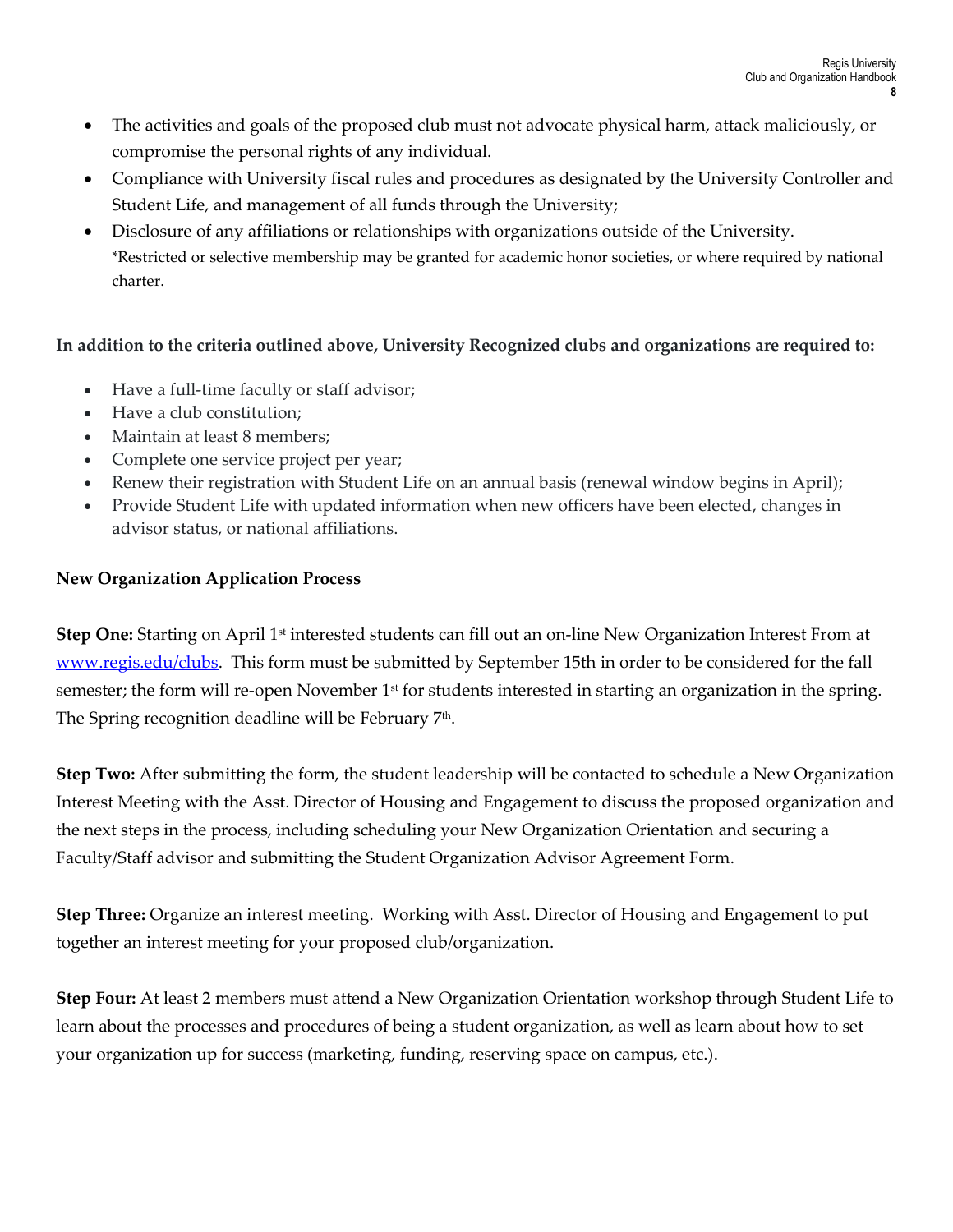**Step Five:** All elements of recognition process are reviewed by Student Life. Approved organizations will gain University Recognition status.

**Step Six:** Attend an Organization Mandatory Annual Registration Training (MART) session in the spring semester to maintain recognition for the upcoming year.

*Annual registration is REQUIRED for all student organizations to remain active and recognized by Regis University.* 

## **Student Organization Re-registration Process**

The annual re-registration period for current student organizations opens on April 1<sup>st</sup> and concludes on the Friday prior to Finals Week in Spring Semester. Completed forms will include newly elected/installed organizational leadership, updated participant rosters that reflect expected fall membership, and current advisor. Completed forms must be submitted by the newly elected/installed organizational leadership. Student organizations that submit re-registration materials must be in good standing with the institution to be considered for continued recognition by the university. **Annual renewal of University Recognized Student Organization status is not automatic.**

Student Life will be offering a limited number of Mandatory Annual Registration Training (MART) sessions in the spring and fall of each semester. These trainings will be one hour long and at least one student leader from each organization will attend the training as part of the re-registration process.

## **Loss of University Recognition**

Failure to re-register during the stipulated re-registration time period will result in the organization having to go through the New Student Organization Registration process at the beginning of the next academic year.

Registration may be withdrawn by the Division of Student Affairs for violation of University Policy. Community Standards procedures and appeals are described in the Student Code of Conduct found in the Student Handbook.

# **Religiously affiliated student organizations.**

Jurisdiction for the establishment and operation of religiously orientated organizations is under the Office of University Ministry. After approval from University Ministry has been given, the organization may then begin the Student Organization Recognition process.

## **Student Organizations with External Affiliations**

New or returning student organizations that have an affiliation with an external organization must disclose that affiliation as a part of the organization recognition application and/or renewal process. The disclosure must include the name of the organization, its mission, purpose, website address, and contact information for local representatives. External organizations must agree to sign a Regis University issued Memorandum of Agreement in order to affiliate with a Regis University student organization. As a private institution, Regis University reserves the right to deny access to any external organization for any reason.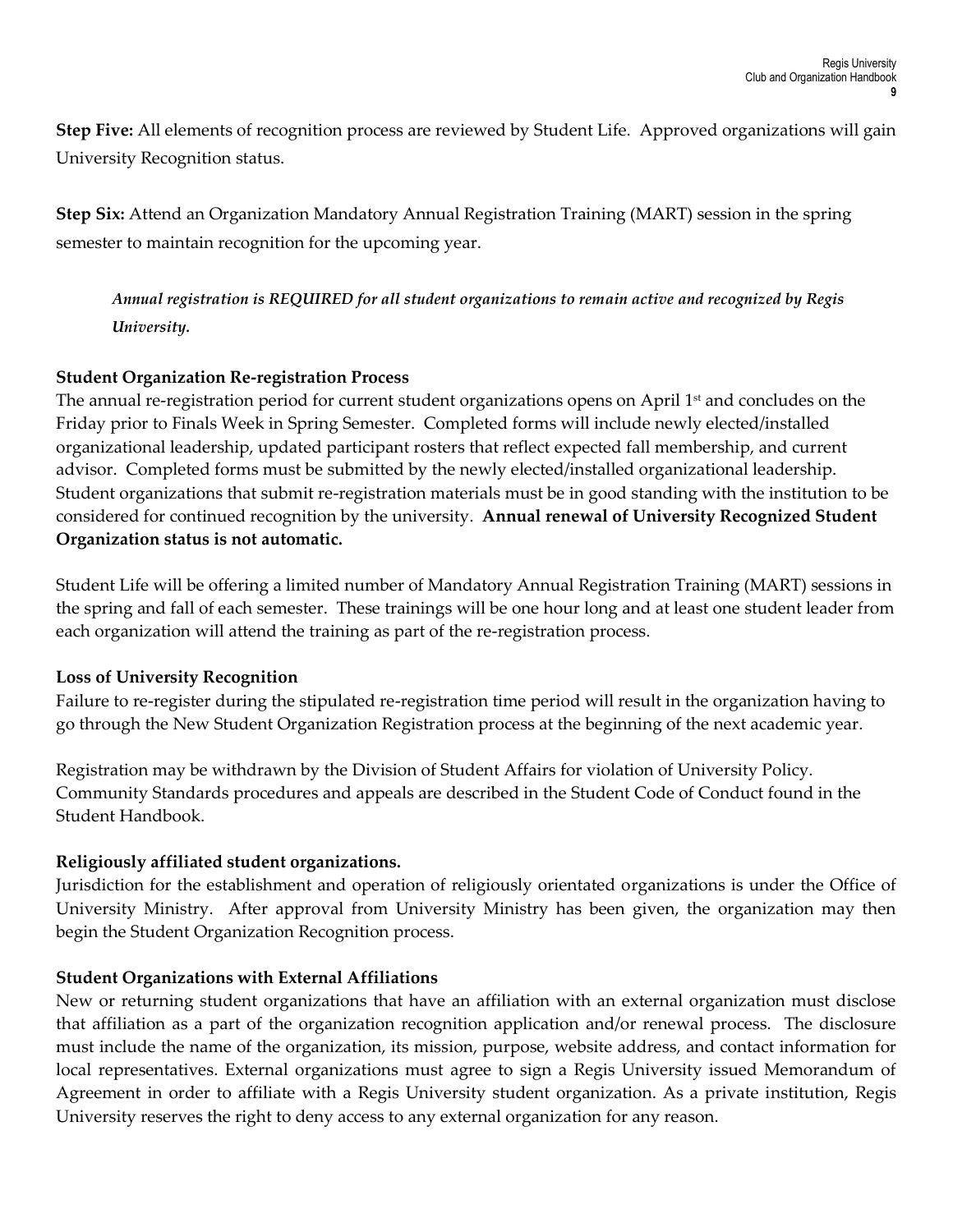## **Clery Training**

Faculty and staff that advise Student Clubs and Organizations must complete an annual Campus Security Authority (CSA) training through the Office of Campus Safety.

# **Student Organization Leaders and Membership**

Officers, as defined by the organization's constitution, must be in good standing with the University (not on academic or disciplinary probation). If an officer's actions or grades merit University probation, they will be removed from office.

All members of a registered student club must be registered students at Regis University. Alumni, faculty and staff may be honorary members but may not hold office in any student club. All registered student clubs, as well as the individual members, are subject to the provisions of the Student Code of Conduct.

The views reflected and opinions expressed by student organization members or during their events are not necessarily endorsed by Regis University. Student organizations must assume full responsibility for their members and the events they sponsor. Regis University assumes no responsibility for student organizations

# **BENEFITS OF UNIVERSITY RECOGNITION**

Subject to University policies and regulations, registered student organizations are eligible to:

- Schedule events and activities in University facilities through Event Services;
- Petition for University funding;
- Use campus posting and advertisement space;
- Participate in leadership training activities;
- Access to university staff support;
- Access to university transportation contingent upon availability and approved drivers.

# **FINANCIAL RESOURCES AND PROCEDURES**

The university provides a number of funding sources for University Recognized Student Organizations. Access to those financial resources are determined as follows:

# **Registered Student Organization (RSO)**

Undergraduate resources. RSO clubs and organizations that primarily serve undergraduate students are able to access Student Activity fee generated funding through the Regis University Student Government Association (RUSGA). That application can be requested through the AD of Housing and Engagement.

Some RSO's, particularly academic and honors organizations, have access to departmentally sponsored funding.

Graduate resources. RSO clubs and organizations that primarily serve graduate students as represented by their program's membership in the Graduate Council are able to access Student Activity fee generated funding through the Graduate Council.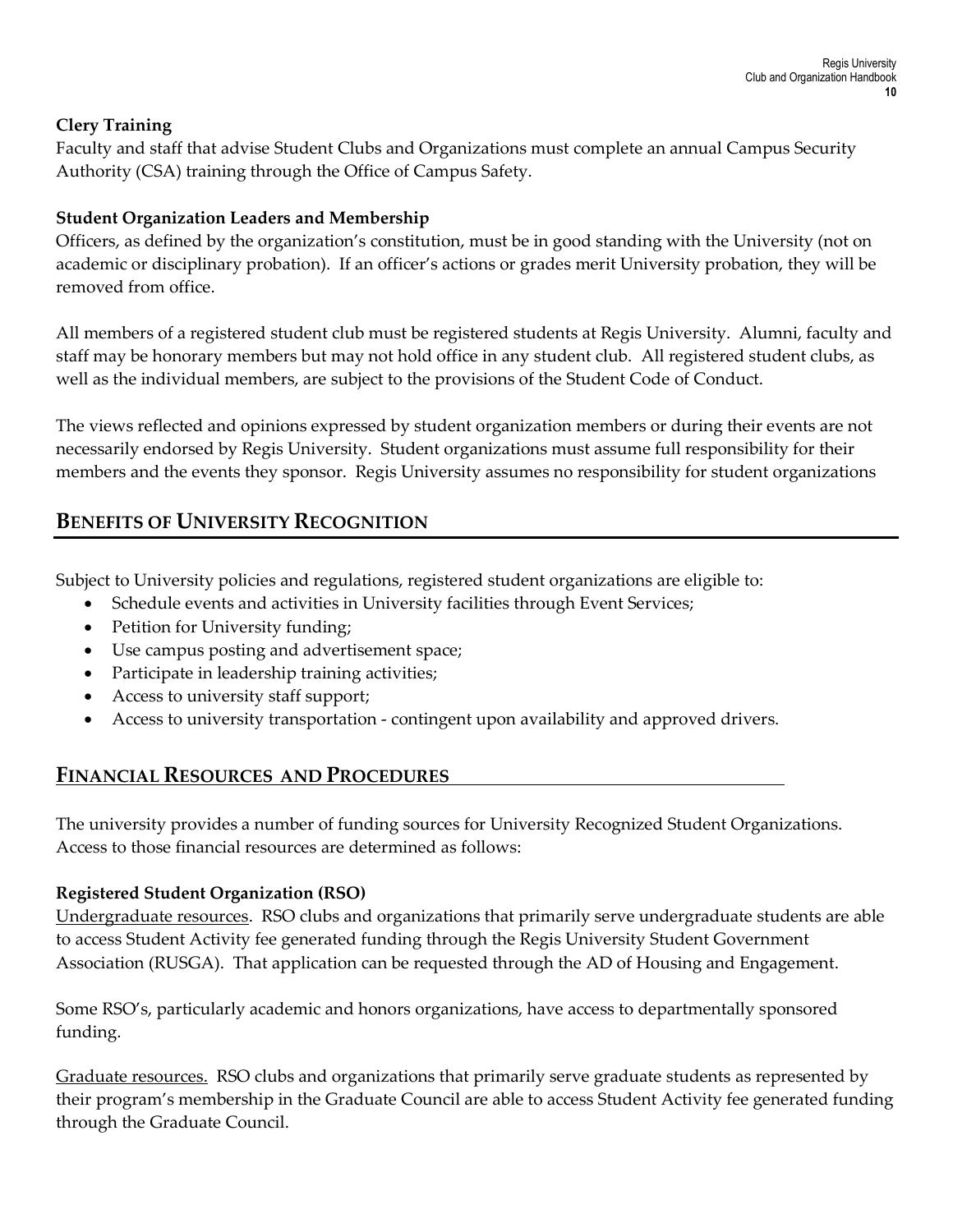#### **University Chartered Student Organization (UCSO)**

Funding for University Chartered Student Organizations is primarily provided through departmental and/or Division of Student Affairs budgets but may seek funding from the appropriate governing body for programming that is of benefit to the student body, in general.

#### **University Student Life Program (USLP)**

Funding for University Student Life Programs is allocated through departmental budgets, the Division of Student Affairs budget, and the university budgetary process.

## **Extended Campus Student Organization (ECSO)**

Funding for Extended Campus Student Organizations can be requested by application to Student Life on a case by case basis.

#### **Dues**

Select University Recognized Student Organizations may collect membership dues. Those select organizations are limited to club sports organizations and academic honors societies that have a national dues obligation. These organizations must indicate the amount of dues assessed members on their initial registration application and subsequent annual re-registration materials.

#### **Spending University Funds**

Expenditures for all Recognized Student Organizations, regardless of category, are handled by one of the following options:

#### **Check Request**

The Check Request process is generally used for payment of contractual obligations – annual contracts for services, one-time contracts for entertainers, honorariums and the like. It requires a university signed and executed contract for services (signed by the AVP/Dean of Students, Vice President of Student Affairs or University Chief Financial Officer) or an invoice. Payment by check request is processed through a University professional staff member (generally a Student Affairs staff member) through the university Accounts Payable office and payment turnaround is generally 10-15 business days.

#### **University purchasing card**

A number of University faculty and staff members have university p-cards. These are credit cards that are used to purchase supplies, book air travel, cover car rental, and other expenditures that support the general conduct of university business. The majority of university recognized student organization business expenses will be made via a university purchasing card held by a Division of Student Affairs staff member. Staff members will have written confirmation that an expense has been approved by the appropriate authority before purchases will be made.

#### **Expense Reimbursement Form**

Expense reimbursements involve a student or staff member making a purchase for a recognized student organization and filing for reimbursement for the expense. In order for a reimbursement to be processed there must be a receipt submitted with the form and purchases must be approved in advance of the purchase by the appropriate authority. Expense reimbursements are processed through the University Accounts Payable department and payment turnaround is generally 10-15 business days.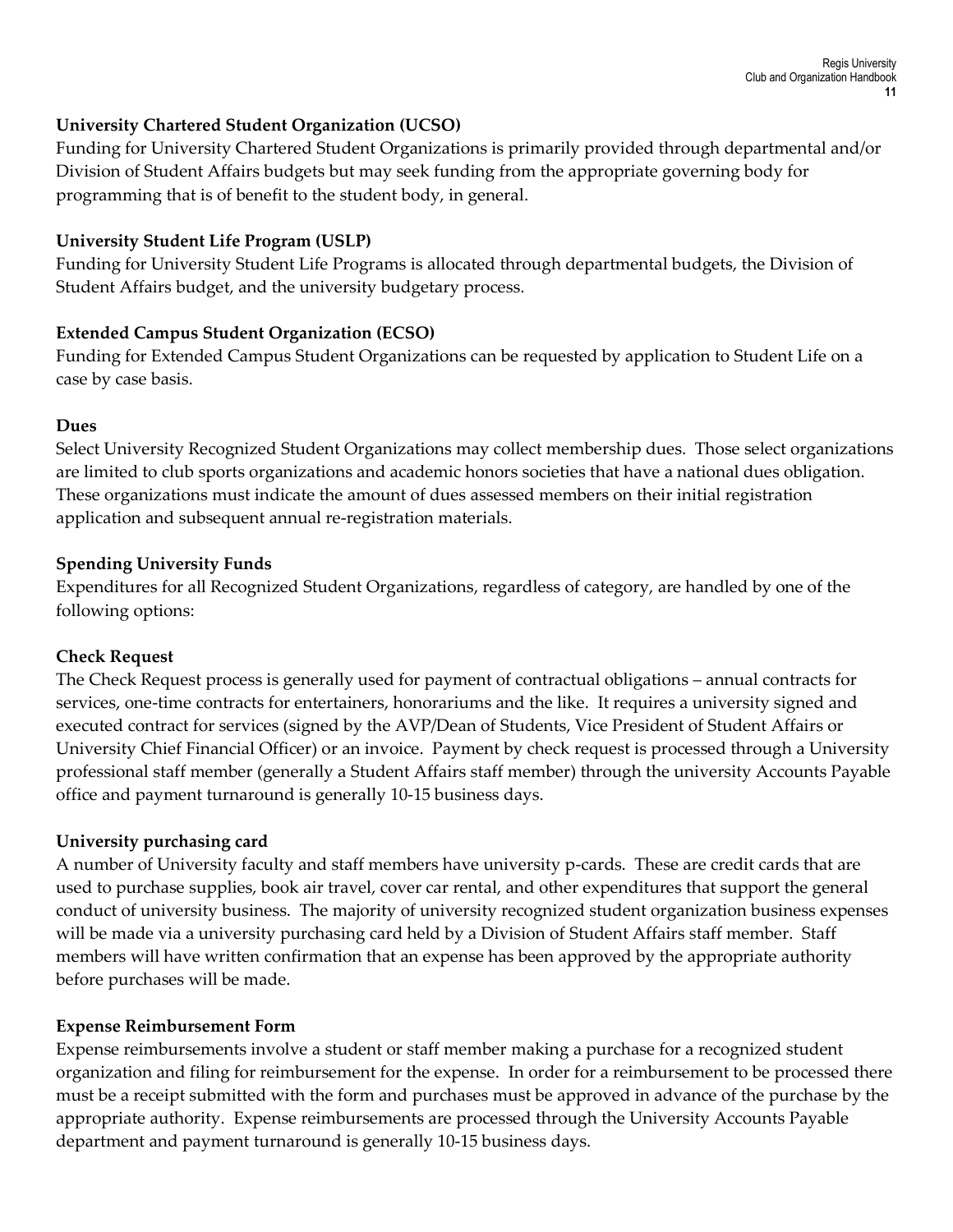#### **Sam's Club Direct Membership**

The university has a business membership with Sam's Club. This membership is linked to the university tax exempt number and allows staff members to purchase items from Sam's Club and directly bill those purchases to the university account.

#### **Amazon Membership**

Regis University maintains a centralized Amazon prime business account for purchasing supplies. Purchases on that account are handled through Student Life staff.

#### **University Tax Exempt Status**

Regis University is a Tax Exempt institution, so students need to present a copy of the Tax Exempt Certificate when purchasing items in the state of Colorado. Copies of the Tax Exempt Certificate are available from the Assistant Director of Housing and Engagement. The best practice is to obtain a copy of the certificate prior to purchasing any items for an event or for your club/organization. **The tax exempt number may not be used for personal purchases.**

Registered student clubs that receive any funds from the University:

- Must keep records of revenues and expenses which must be made available to Student Life upon request;
- must maintain a positive balance in their club accounts;
- are prohibited from establishing off-campus checking or saving accounts.

## **Fundraising**

Throughout the year, student clubs and organizations may solicit contributions in order to build their organizational funds. Vital components of an effective fund campaign (purpose, audience, goal, time frame and method) are further identified within the *On-Campus Fundraising Drive Form/ On-Campus Solicitation Form*. Prior to initiating any fundraising efforts, a club or organization must complete the On-campus Fundraising Drive form and submit it to Student Affairs for approval. Approval requires agreement from the University Advancement Office which Student Life will coordinate.

Any individual or group wishing to sell a product or service, or to solicit for religious, political or commercial purposes, is strictly prohibited from doing so anywhere on campus without written consent from the AVP/Dean of Students. Under no circumstance can door-to-door solicitation occur. Anyone encountering a solicitor without written authorization is asked to report this to campus safety immediately so that the individual can be removed from campus.

## **Use of University name for solicitation of funds**

There is to be no solicitation by anyone of advertisements, patrons, donations or any other type of financial support for any Regis University activity. The only exceptions are those approved by the Vice President for University Advancement.

Regis University encourages student clubs and organizations to develop a comprehensive solicitation action plan prior to approaching potential benefactors. In this process, the Regis University Advancement Office is a valuable and necessary resource. Prior to initiating a fundraising project, the Advancement Office must review and approve the club or organization's prospect list. In addition to providing the most recent contact information, the University Advancement Office eliminates the possibility that more than one Regis University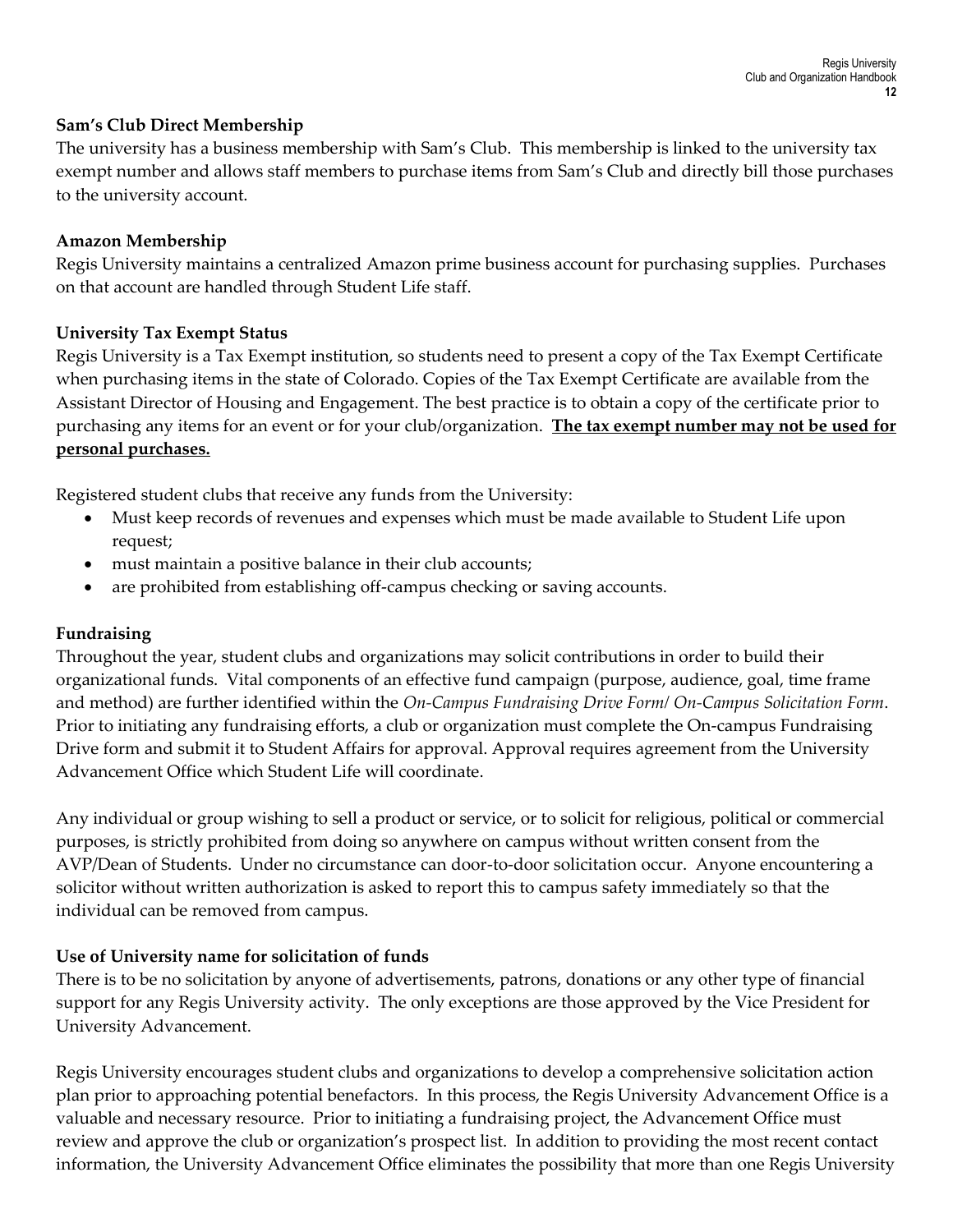representative will solicit the donor at one time. The University Advancement Office considers the prospect list as it relates to the University's overall funding priorities.

If a donor contacts a club or organization offering support (an unsolicited donation), the club or organization may accept the contribution with the help of the University Advancement Office. Specifically, the University Advancement Office must record the donation, deposit collected funds into the club or organizational University account, recognize donors through University publications and provide contributors with a charitable donation receipt.

It is very important that our donors receive proper recognition for their gifts to the University. If you have any questions or need further information, please contact the Associate Vice President of Advancement.

In the past, many clubs have been able to raise extra funds while working at major events in Denver. Contemporary Services Corporation is an example of the many companies that offer fundraising opportunities for student groups. Each semester, CSC generates a list of upcoming activities, collegiate and professional sporting events as well as concerts, in need of staffing. To learn more, please contact Student Life.

## **GENERAL POLICIES AND PROCEDURES**

#### **Alcohol Policy**

The university alcohol policy is found in the Regis University Student Handbook. That can be found at: **[www.regis.edu/studenthandbook](http://www.regis.edu/studenthandbook)**

## **Contracts/Liability Insurance**

Contracts are negotiated with the assistance of the Office of Student Activities professional staff. University policy and procedures require the signature of the AVP/Dean of Students, Vice President of Student Affairs or Senior Vice President/Chief Financial Officer on contracts. In most instances a University generated performance contract must be used. All non-university generated contracts must be reviewed by the university legal council's office. Contracts must be negotiated with adequate advance notice to account for time to secure a location, contract review and signature, receive proof of liability insurance, and process payment. Contracts will not be reviewed without 30 days advance notice.

Liability insurance identifying Regis University as insured must be secured and presented to the university prior to a performance. Organizations, performers or bands that do not carry liability insurance may purchase a policy, specifically naming Regis University as insured, through the following on-line vender that Regis University has identified: <https://tulip.ajgrms.com/>Staff from the Student Life Office can assist with questions pertaining to this policy/procedure.

## **Events with children or vulnerable populations**

Events open to the public, children or vulnerable populations require additional work. These events will require release of liability, potentially security or background checks. Please work with Student Life to coordinate how best to work with the outside population.

## **Food Service, Catering**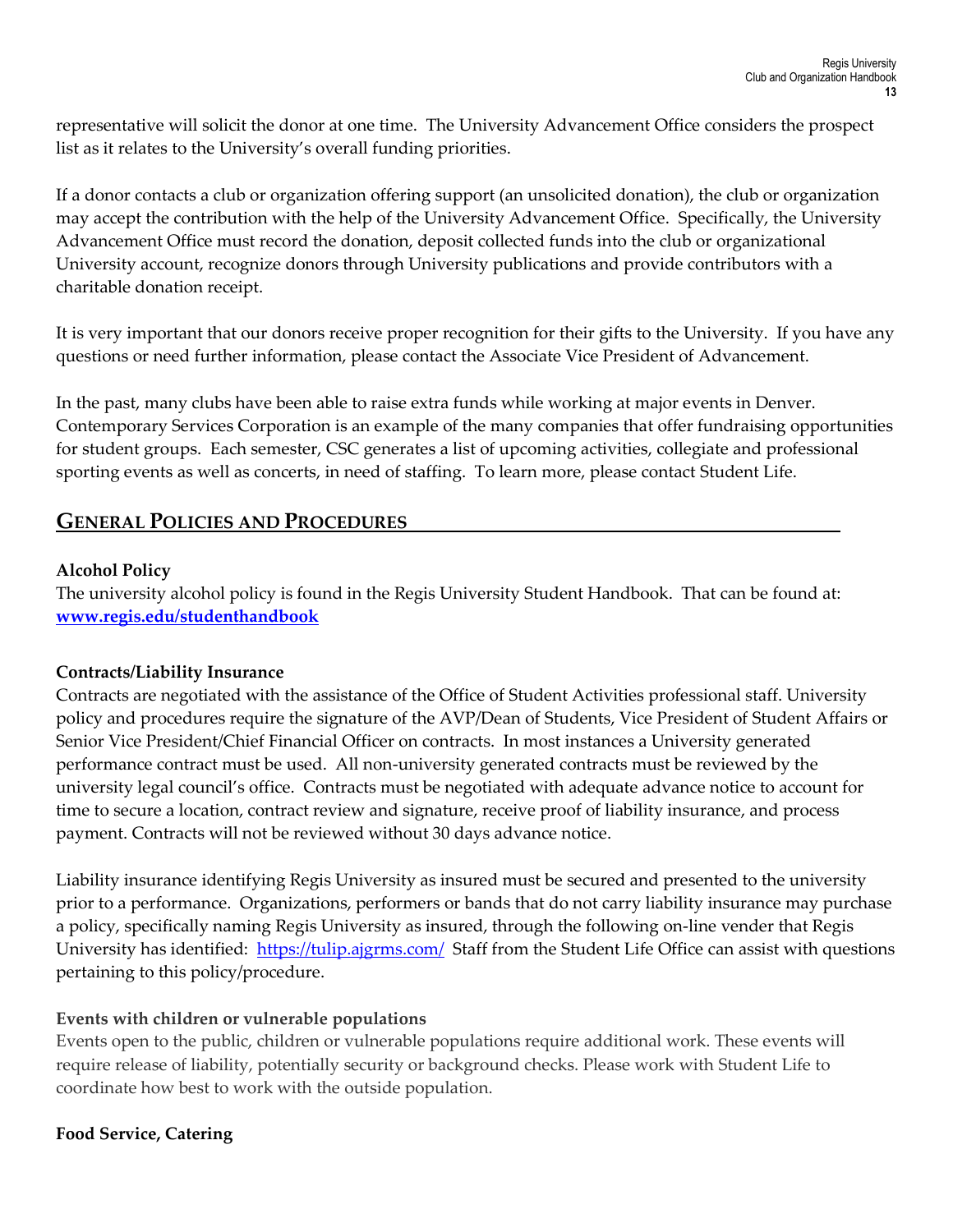The university food service contract stipulates a list of university spaces that are exclusively catered by the university food service provider. The Event Services Office room reservation confirmation document will stipulate if the reserved room is exclusively catered by the food service provider. Student Organizations are bound to follow this contractual agreement. Staff from Student Life will assist student organizations with catering orders and payment. Rooms that are not identified on the food service contract can be catered by other/outside food service providers. Student organizations are responsible for clean-up and removal of leftover food and/or trash.

# **Movie, Film Showing Policy**

Most programs and activities that involve a movie viewing on college campuses, outside of those shown as part of a course curriculum, are considered public performances. As such a public performance license will need to be secured, cost of licensure will be the responsibility of the hosting party. Please coordinate with Student Life to ensure proper licensure is obtained.

## *Recognizing a Public Performance*

Prior to the beginning of each home video, the Federal Bureau of Investigation displays the following warning: "Any use or exhibition of this video other than the non-commercial home viewing is prohibited. Federal law provides severe civil and criminal penalties for the unauthorized production, distribution or exhibition of copyrighted motion pictures, video tapes, and video discs" (Title 17 § 501 and 506). Though a typical video experience fast-forwards through this copyright statement, the law expresses that rental or purchase of a video has viewing limitations. Watching a movie with a few friends in a private space is within the viewing guidelines. However, larger viewings, including non-classroom use at schools and universities, are "examples of situations where a public performance license must be obtained. This legal requirement applies regardless of whether an admission fee is charged, whether the institution or organization is commercial or non-profit…" according to the Motion Picture Association of America.

## *Obtaining a Public Performance License*

Public Performance Licenses can be obtained through Student Life. Several factors influence the fee for a particular movie: overall demand; times the movie will be shown; and audience size, for example. The general range for film licensure is \$200-\$1500. Generally, fees are less expensive for older movies. To find the licensing fee for a specific film, there are two major licensing firms you can contact:

- Criterion Pictures: **1-800-890-9494**
- Swank Motion Pictures, Inc.: **1-800-876-5577**

Some documentary films can be purchased with the public viewing rights included in the purchase price. Please contact Media Services, in the basement of the Dayton Memorial Library, for further information on these films.

## **Outdoor Special Events and Amplified Sound Policy/Procedure**

Regis University exists in close proximity to many residences and residential neighborhood communities. Local ordinances govern noise transmission and amplification. Out of consideration to all who live in the community, the use of amplifiers, bullhorns, musical instruments, and other forms of communication beyond that of the natural voice must receive prior written approval from Student Life. In some circumstances a noise variance permit may be required by the City and County of Denver; student organizations must work with Student Life to obtain this permit. Other outdoor events, such as bonfires, fireworks and events including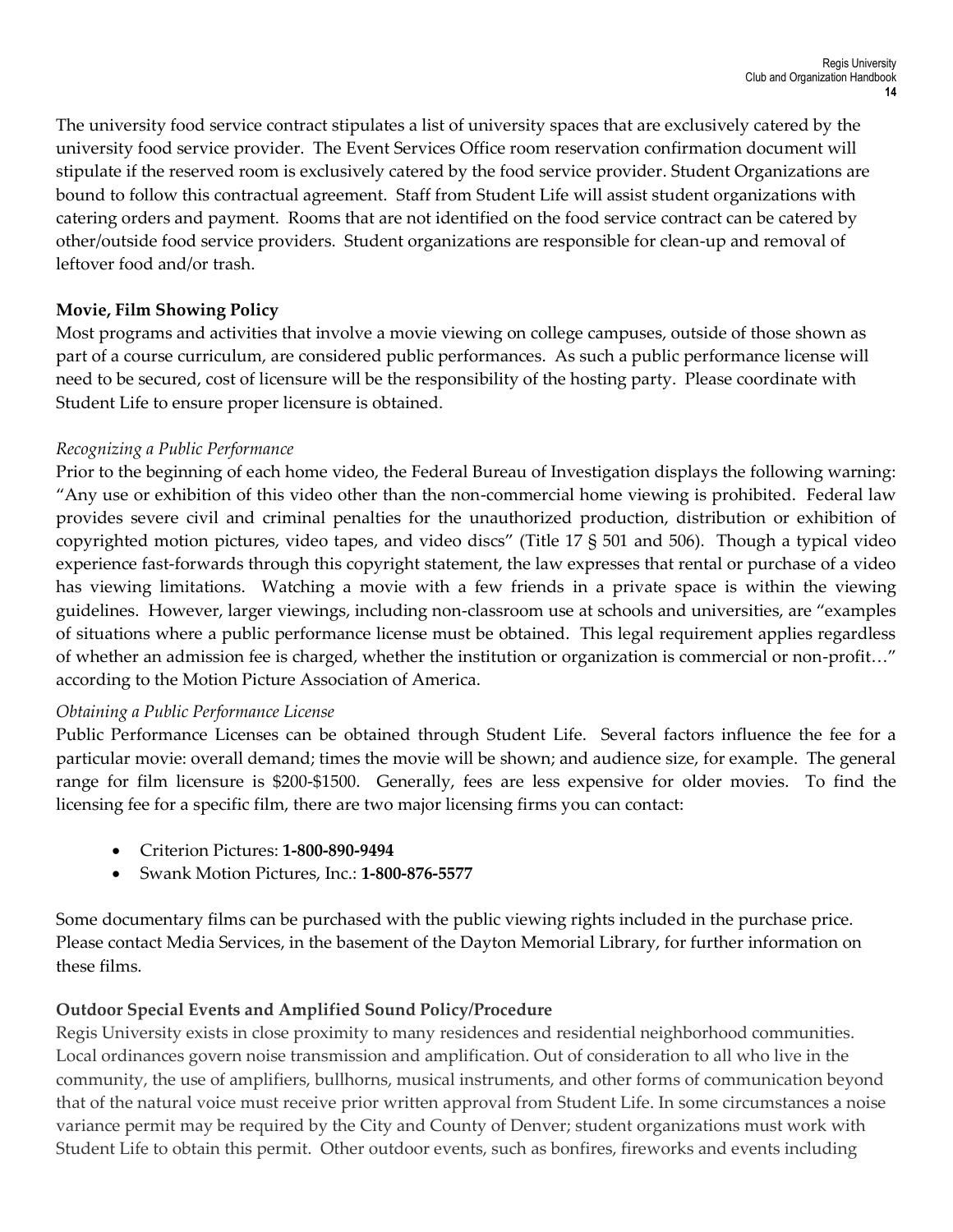alcohol sales, require special permits through the City and County of Denver – a process that is facilitated through Student Life.

## **Political Events**

Regis University receives Federal funding; as such we are obliged to follow certain tax laws surrounding the promotion of issues or politicians. Work with the Student Life staff to make sure your event is allowed at Regis. Note: *In order to main*tain tax-exempt status, a 501 (*c) (3) is prohibited from participating in any* **political campaign on behalf of or in opposition to any candidate for elective office***. Certain activities may not be prohibited depending on the facts and circumstances. For example,* **certain voter education activities such as public forums conducted in a non-partisan manner, voter registration and get out the vote drives would not be prohibited.** 

# **The link to the IRS Website that outlines this language is:**

[https://www.irs.gov/charities-non-profits/charitable-organizations/the-restriction-of-political-campaign](https://www.irs.gov/charities-non-profits/charitable-organizations/the-restriction-of-political-campaign-intervention-by-section-501c3-tax-exempt-organizations)[intervention-by-section-501c3-tax-exempt-organizations](https://www.irs.gov/charities-non-profits/charitable-organizations/the-restriction-of-political-campaign-intervention-by-section-501c3-tax-exempt-organizations)

# **Hosting a Speaker/Planning a Demonstration**

University Recognized Student Organizations must submit a request/application to sponsor a speaker or organize a demonstration on campus. That application must be submitted with sufficient advance notice so that it may provide the Vice President of Student Affairs adequate time to review the request. The on-line submission form is built into the Event and Space Request form:

# <https://www.emailmeform.com/builder/form/J5T8dk08y6fDvQ6M3mR0>

Once that form is submitted it will be reviewed by the Office of the Vice President of Student Affairs. Upon approval a referral will be made by the VPSA's office to Student Life for making the reservation on the university room scheduling system.

## **Tabling and Space Reservations Procedures**

University Recognized student clubs and organizations are able to reserve space on campus for organizational meetings, performances, etc. The on-line submission form for requesting space can be found at:

## <https://www.emailmeform.com/builder/form/J5T8dk08y6fDvQ6M3mR0>

Once that form is submitted it will be reviewed by the Office of the Vice President of Student Affairs. Once approved a referral will be made by the VPSA office to Student Life for making the reservation on the university room scheduling system.

## **Reserving a table on campus**

University Recognized student clubs and organizations are able to reserve space on campus for tabling. Generally speaking tabling occurs most frequently in the Student Center. The on-line submission form for requesting space can be found at:

<https://www.emailmeform.com/builder/form/J5T8dk08y6fDvQ6M3mR0>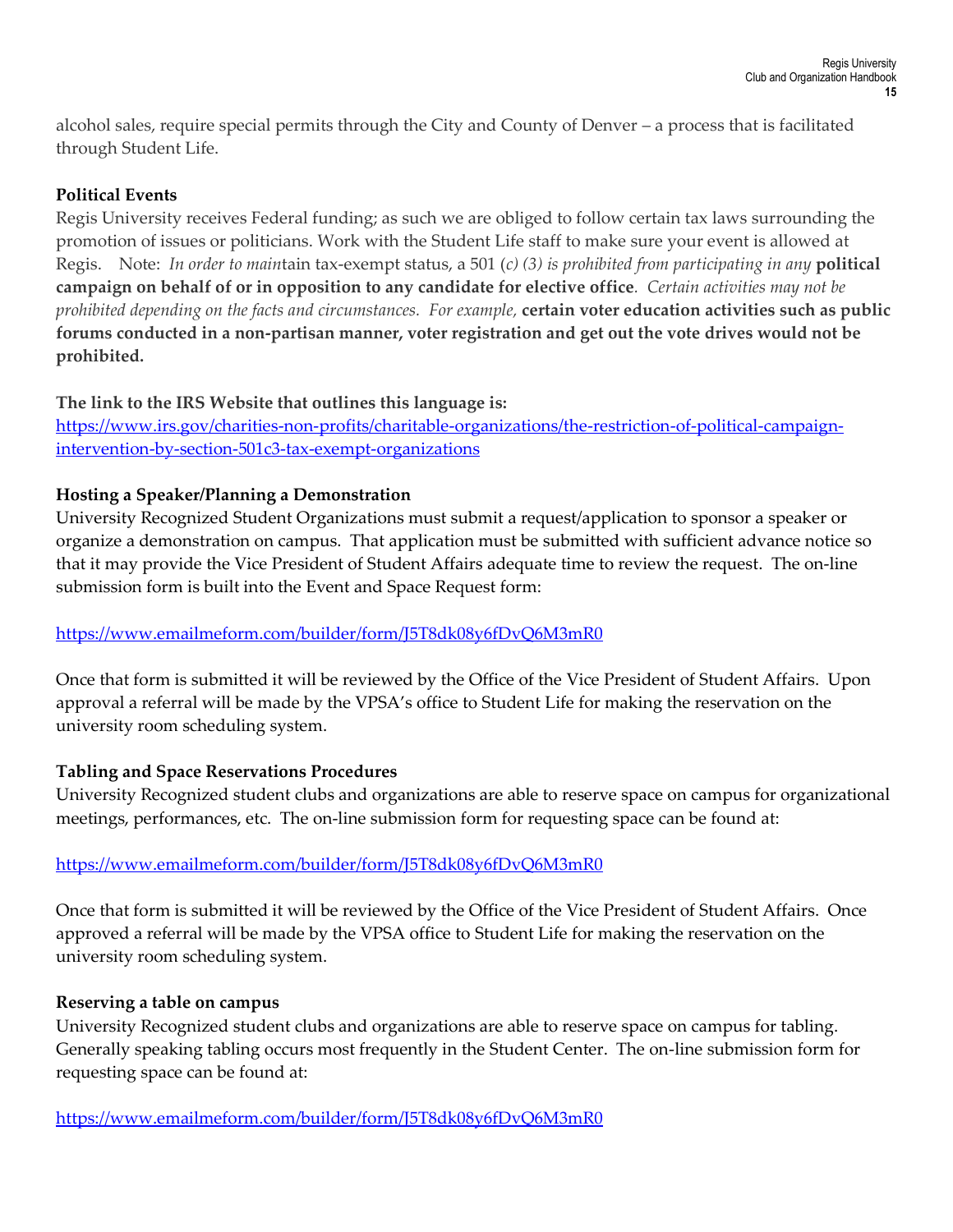Once that form is submitted it will be reviewed by the Office of the Vice President of Student Affairs. Once approved a referral will be made by the VPSA office to the Student Life office for making the reservation on the university room scheduling system.

## **General Event Support**

The Division of Student Affairs offers a comprehensive list of resources to support the logistical requirements of events and activities of University Recognized student organizations. Externally this includes food trucks, transportation, concert sound, group ticket venders, etc. Internally this includes staging, audio support, pipe and drape, bbq grills, etc. The Student Life office will connect student leaders with these internal and external resources and the procedures to follow in securing them in a timely fashion.

NOTE: The links to all of these forms can be found at [www.regis.edu/clubs](http://www.regis.edu/clubs) under the Clubs and Organizations tab.

# **Transportation and Approved Driver Application**

Information for using university vehicles for an event can be found at [www.regis.edu/vans.](http://www.regis.edu/vans) University protocols and insurance require that vehicles must be driven by a university approved driver. Applications and guidelines for becoming a university approved driver can be obtained through the Office of Parking and Transportation. To minimize liability, larger university sponsored events require securing a coach through a local bus company.

## **Travel Policy for Student Organizations**

- Student Organizations wishing to travel in an official capacity must submit their travel request to Student Life. Domestic travel requires 30 days in advance of travel.
- Student Organizations intending to travel internationally must submit their travel request to the Vice President of Student Affairs, or their designee with a minimum of 90 days advance notice.
- Student Organization trip logistics will be planned in consultation with Student Life. Trip logistics include; travel arrangements, completion of university paperwork (trip waivers, personal information forms, emergency contact forms, conduct/expectations form, etc.), registration payment, trip fees for participants, etc.
- All Regis University student code of conduct expectations apply to all student organization events and travel.
- Student organization trips that involve a domestic destination must be accompanied by one university staff/faculty member. Student organization trips that involve an international destination must be accompanied by two university staff/faculty members.
- University sponsored international trips are prohibited from traveling to destinations that have a level three or four travel advisory designation from the United States Department of State without prior approval of the appropriate Cabinet level administrator. For more information: <https://travel.state.gov/content/travel/en/traveladvisories/traveladvisories.html>
- All clubs must have a pre-trip travel meeting with Student Life prior to submitting a travel request.
- The Vice President of Student Affairs, or their designee, may cancel on grounds that include, but are not limited to; failure to complete and submit required paperwork within the travel guidelines, changes in US State Department travel guidelines, inclement weather or other safety-related issues.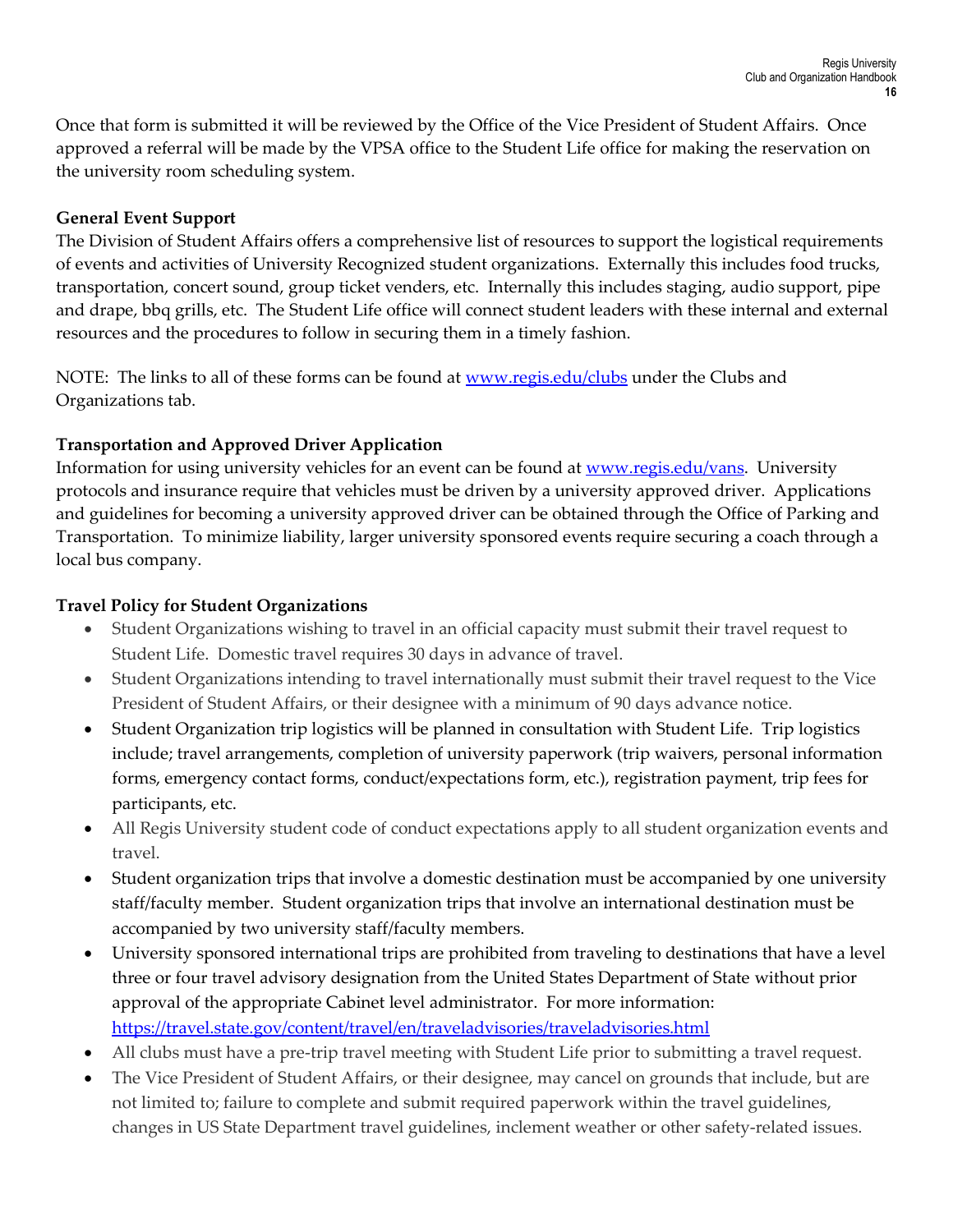## **University Posting Policy and Marketing**

The University Signage and Posting Policy that provides strict guidelines for content, locations, and ways to secure flyers and posters on campus. It also regulates where chalk can be used on campus. A copy of that policy can be secured through Student Life or the University Physical Plant.

There are many marketing resources available through Student Life, Wellness and Recreation, RUSGA and the University Marketing and Communications (MarCom) department for publicizing an event. Remember that any flyer your organization wishes to post in campus buildings must be approved and posted by the Student Life office. If your organization wishes to post in the Residence Halls, posting must be dropped off in Housing, Engagement and Student Life. Here are some highly effective publicity options:

- Print off flyers at Copy and Print and take them to Student Life to be posted in buildings around campus.
- Social Media (work with Regis Marketing and Communication)
- Weekly Student Life email.
- Tabling in the Student Center.
- Table top flyers in the Student Center and Claver Hall. (Please submit these through Student Life.)
- RSUGA Social Media resources. (Please submit these through the RUSGA Director of Marketing.)

# **University Graphic Standard Policy**

The University Graphic Standards policy is kept by Marketing and Communication (MarCom). Please reach out to the MarCom department for an update version of this policy. These standards must be consulted when using any university or logo for any club or organization swag, shirts, publications, etc.

# **CLUB AND ORGANIZATION SERVICE REQUIREMENT**

## **Why do clubs and organizations do service?**

As leaders in the Regis University community it is important to uphold the University mission: "Men and Women in Service to Others." Your organization is a very visible part of the Regis community and it is important to be positive examples to other students. More importantly, the service you do for others will be a great help to the Denver and surrounding communities.

## **Service Project Requirements**

- Each registered club/organization must complete one service project per semester. There is no hourly requirement per club/organization member, but the project must be planned with the size of your group in mind (i.e., larger clubs will be expected to complete a larger project).
- As part of the annual club/organization renewal and registration process, you will need to complete a Service Project Planning Form. This form will be a preliminary plan for what your club/organization plans to complete for a service project, and will be submitted to the Student Life office.
- The Service Project Planning Form must be completed and submitted before an Appropriations Request form is submitted. A club/organization cannot receive money until the Service Project Planning Form has been approved.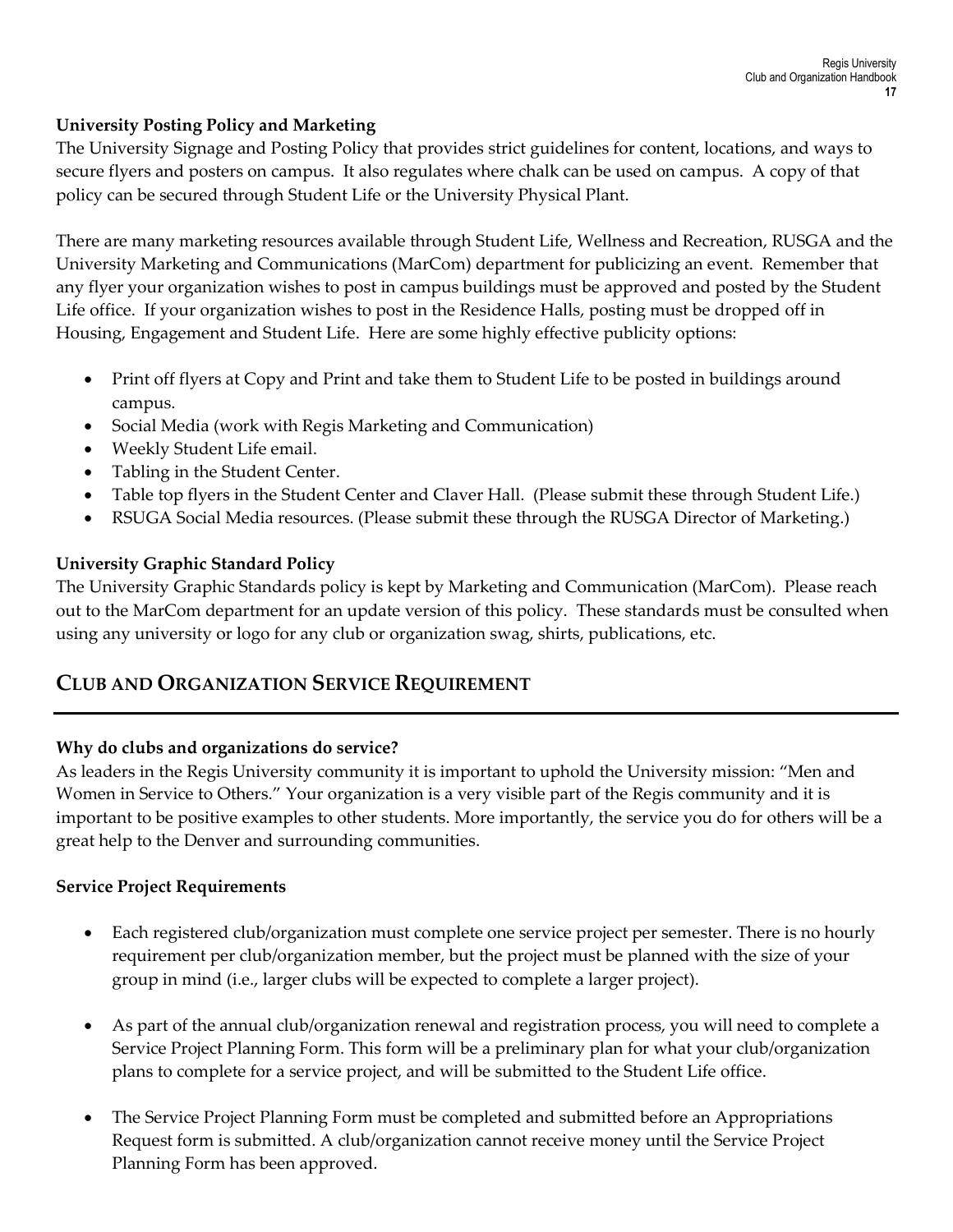- The Service Project Planning Form will be reviewed and approved by Student Life.
- After the service project has been completed, a Service Project Verification Form must be submitted by the last day of classes of the semester that service was rendered.
- Failure to complete a service project will result in probationary status of a club/organization for the following semester. If in the following semester a service project is not completed again, a club/organization will lose its University-recognized status.

Direct all questions about this process to Student Life or to the RUSGA Vice President of Representation.

# **CLUB AND ORGANIZATION SANCTIONS**

The Club and Organization Manual details University guidelines and expectations for campus groups. In the event of behavior incongruent with these criteria, the Vice President of Student Affairs, or their designee, shall examine the conduct of the student club or organization and its members. Depending on the severity of the offense, and determines whether the organization will be processed through community standards. Process and possible sanctions are outlined in the Student handbook.

# **STUDENT ORGANIZATION LEADER RESOURCES**

The Division of Student Affairs is committed to offering a robust set of leadership trainings, resources and experiences for students and student leaders. To develop and maintain organization viability and effectiveness a number of those leadership trainings are required for students leading organization. Student Affairs understands that leadership is a self-directed pursuit that individuals engage in at many points of their lives as Regis students. To that end the university offer a diverse set of retreats, workshops, conferences, and other experiences that challenge students to gain a deeper understanding of their leadership gifts, skills that compliment those gifts, and how to discern how best to invest those talents into the service of others. These opportunities are open to all students and are sponsored by Student Life, University Ministry, the Office of Diversity, Equity, and Inclusive Excellence, Wellness and Recreation, and RUSGA among others.

**STUDENT ORGANIZATION LEADER CHECKLIST FOR STARTING THE NEW YEAR QUICKLY** Spring (prior):

- 1. Conduct organization elections and choose incoming student leadership.
- 2. Fill out and submit the annual re-registration process.
- 3. Attend spring student organization leadership training.
- 4. Develop a handover document and review with incoming leadership.

Summer (prior):

- 1. Prepare ideas for your table at the upcoming Student Resources and Club Fair.
- 2. Brainstorm for different aspects of school year:
	- Member recruitment
	- Team building
	- Leadership development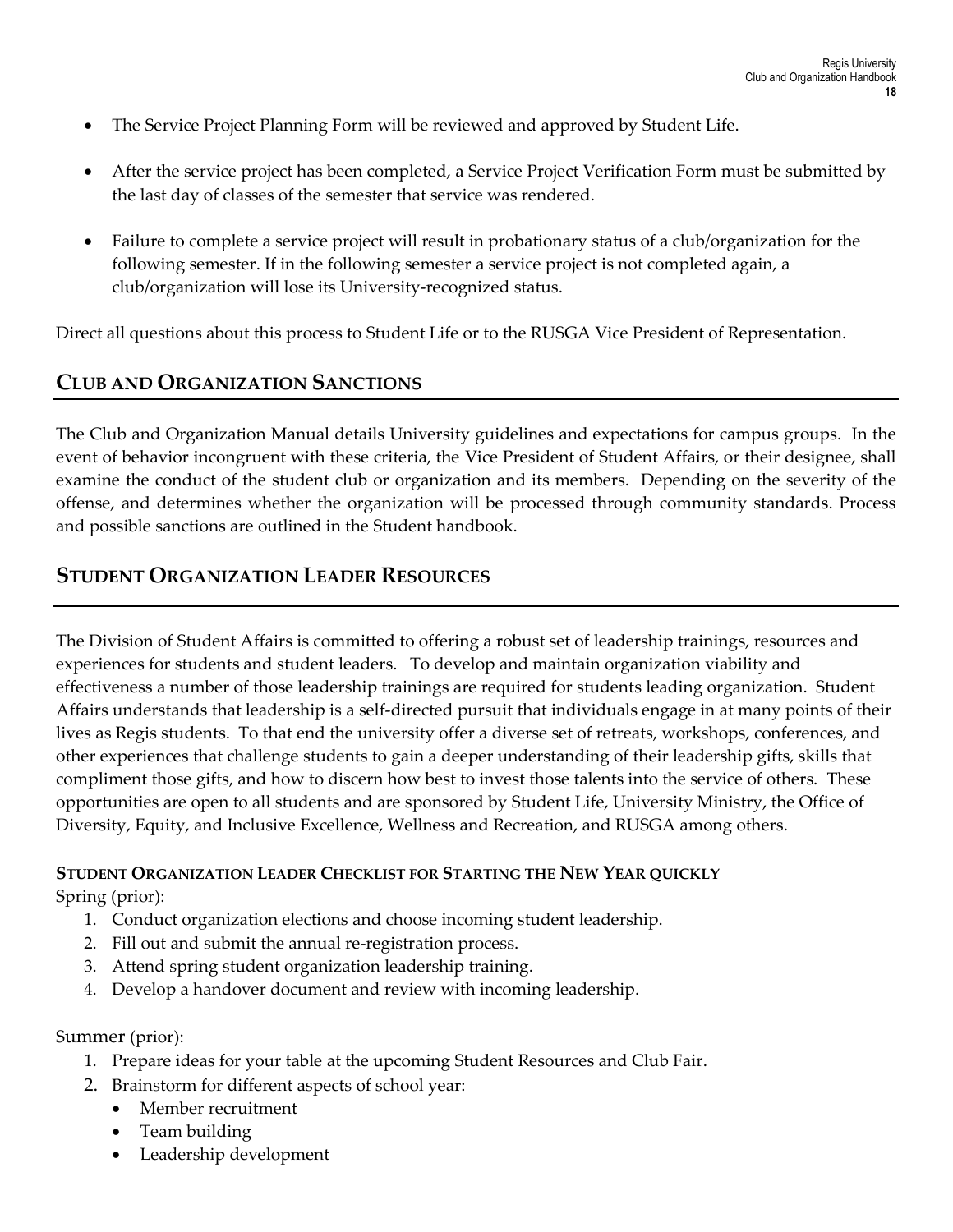- Plan Events
- Build a semester long budget to submit to RUSGA appropriations.
- Service projects
- Meeting with advisor
- Identify organizations, departments that you can collaborate with.
- 3. Plan to assist with New Student Orientation the weekend prior to the start of the Fall Semester and participate in the Student Resources Fair.
- 4. Plan to attend the Fall Leadership Summit.

# First week of school:

Visit Student Life office in order to:

- Confirm Fall Club and Resource Fair date and time.
- Check organization sponsored email box.
- Obtain information regarding Student Senate Appropriations funding.
- Sign up for leadership and organization workshops.

First month of school:

- Meet with organization officers.
- Meet with organization advisor to discuss upcoming year.
- Schedule and reserve space for organization's first meeting.
- Prepare and submit an updated organization roster.
- Plan recruitment efforts.
- Begin planning and scheduling your full year of programs.
- Submit a budget to the RUSGA Appropriations Committee.
- Attend leadership workshop(s).

## **DEVELOPING AN ORGANIZATIONAL VISION STATEMENT**

Effective and empowered student groups have a clear and understandable vision. The format to communicate organizational vision is the Vision Statement. Providing both definition and direction, vision statements communicate the purpose of the organization - answering the question "why does our organization exist?" It is an aspirational statement that is followed by a list of activities and principles by which the organization will pursue that mission. As representatives of the organization, leaders and members aspire to live consistently with the vision statement in a way that makes the university community a better place.

Developing and integrating a clear and empowering vision statement requires time and commitment. To create an organizational vision statement or to review and existing organizational statement, you can refer to the Regis University and Division of Student Affairs statements and consult the following list of characteristics. An empowering vision statement:

- focuses on the contributions and worthwhile purposes that the organization will pursue to benefit the campus community;
- should be co-created by organizational members and executive officers and presented to faculty/staff advisor for review;
- contains principle-based values;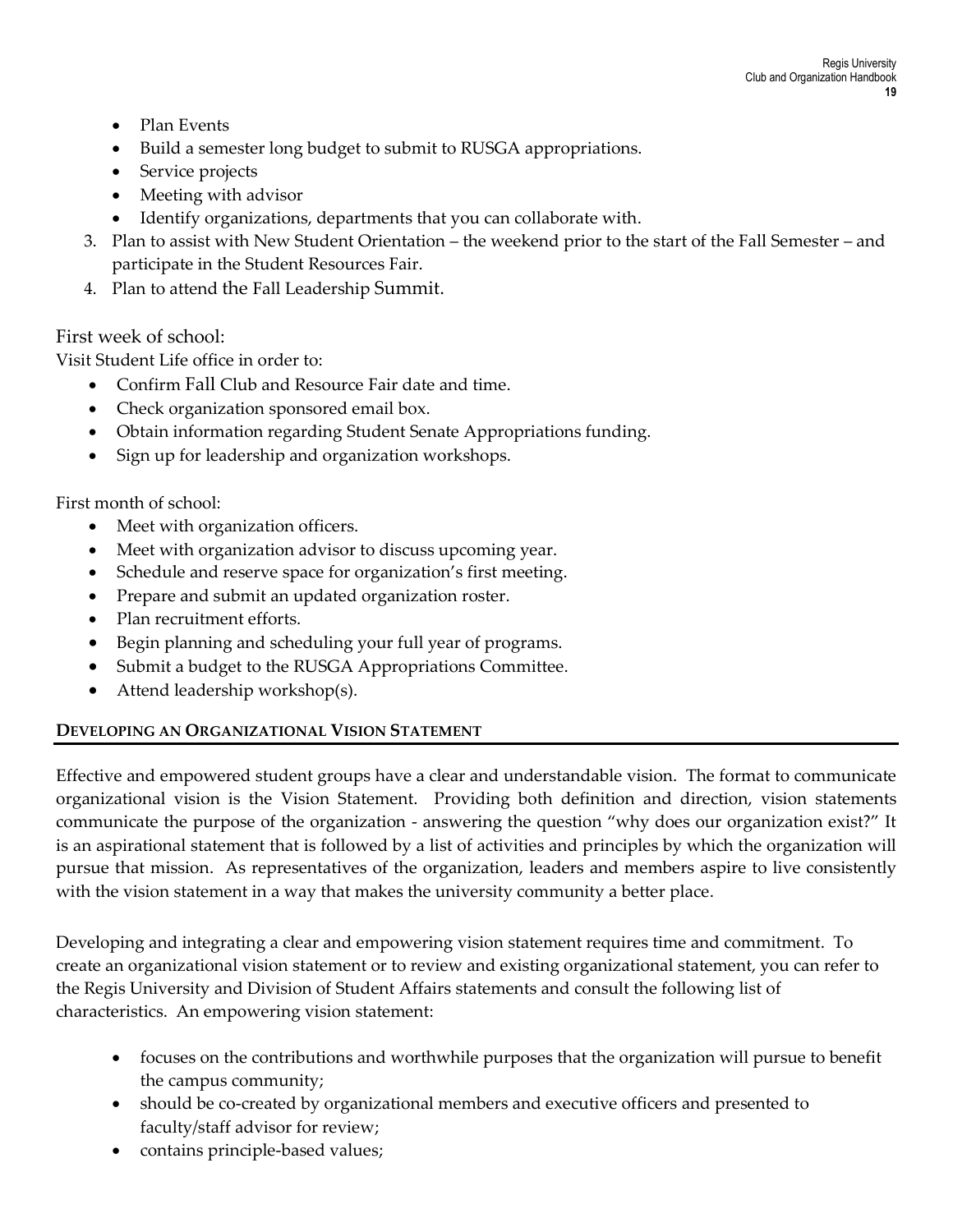- is written to inspire the organization's membership not to impress anyone else;
- is based on timeless principles
- broadly identifies the types of activities that the organization will engage in to pursue that vision.

#### **BUILDING CONNECTIONS/PROGRAMMING EFFECTIVELY**

Informed by our commitment to *cura personalis*, clubs and organizations are a significant contributor to a vibrant academic community and collegiate experience. Engaging members in a variety of challenging, fun and thoughtful activities and events, clubs and organizations fulfill a vital need within the Regis University community. Often complimenting the intellectual work of the classroom, the work of clubs and organizations are educational extensions; opportunities that facilitate active learning, leadership, volunteerism, service and more. Addressing a broad variety of interests, clubs and organizations provide members with the opportunity to increase their knowledge, pursue their passions, develop strong relationships, and become engaged citizens that impact the broader community on issues of importance.

As identified in this manual there are a number of resources that support the programming and event activities of student organizations at Regis. Effective student organizations collaborate with their advisor, other student organizations, Student Life and other university departments that share their passion for a particular mission. Several keys to creating quality events on campus:

- Identify program outcomes. (Who is your audience? What do you want them to experience/learn from the program?) How does the program fit with organizational mission?
- Advance planning. 3-4 weeks out. Space, contracts, advertising, budget, etc. all require advance planning.
- Use the program planner to guide your efforts.
- Understand university policies and procedures. If you are unclear, consult Student Life.
- Select appropriate venue to support your program goals.
- Budget well.
- Leverage the knowledge and interests of your group members, leadership, and advisor.
- Delegate appropriately.
- Market through a variety of contemporary outreach platforms.
- Collaborate with other student organizations.
- Understand areas of risk for programs and take steps to appropriately manage that risk.

On-line resources for planning and evaluating events are available in the following locations:

Reserving space on campus for a meeting, tabling or event: <https://www.emailmeform.com/builder/form/J5T8dk08y6fDvQ6M3mR0>

Getting permission to bring a speaker to campus or plan a demonstration: <https://www.emailmeform.com/builder/form/J5T8dk08y6fDvQ6M3mR0>

Getting permission to solicit or fundraise on campus: <https://www.emailmeform.com/builder/form/J5T8dk08y6fDvQ6M3mR0>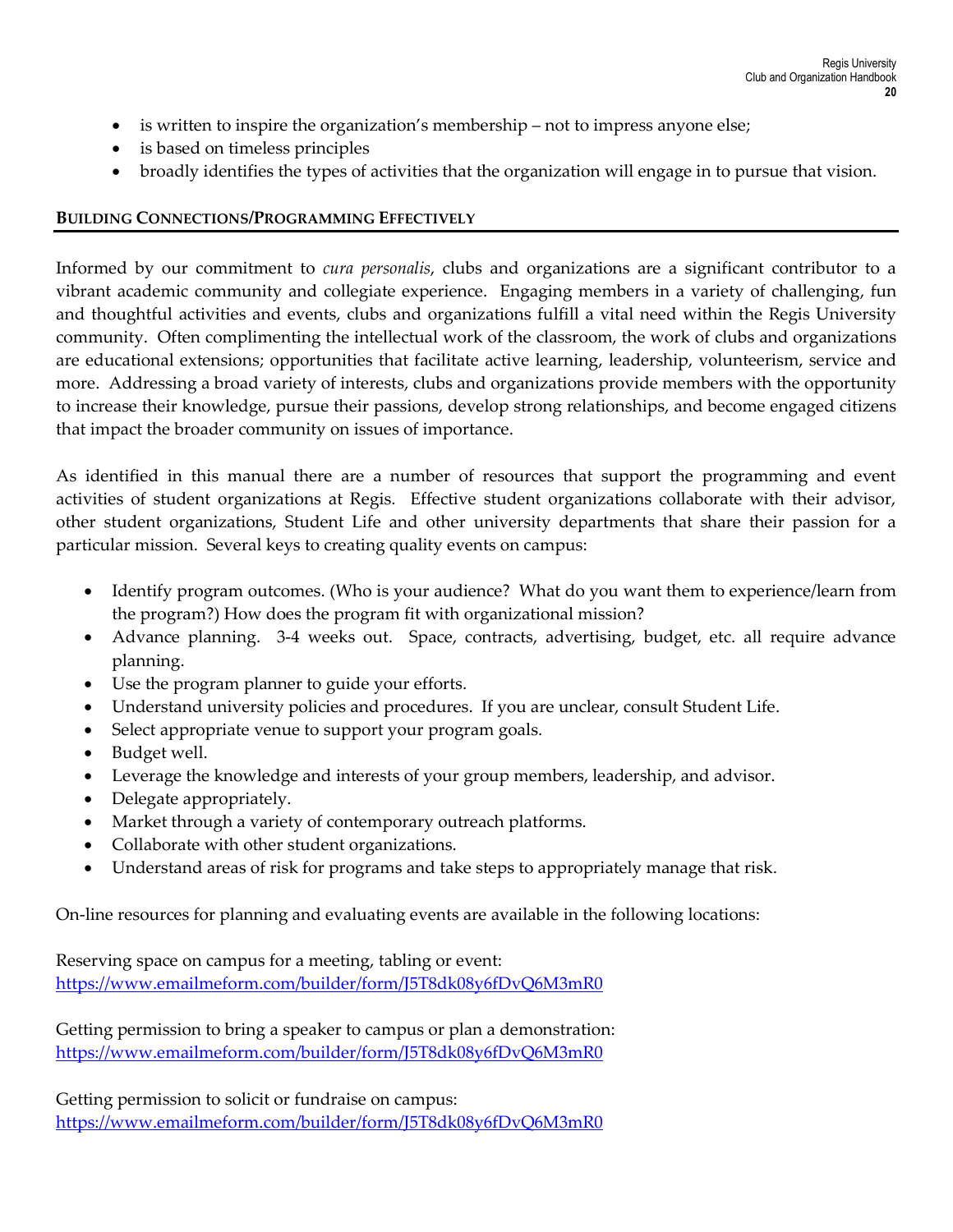#### **UNIVERSAL DESIGN GUIDELINES FOR PROGRAMMING/ACTIVITIES/EVENT**

An important element of programming and events is the creation of a community where students fell like they belong. To that end it is important that we the activities of student organizations are accessible to everyone. One method of doing this is to employ principles of universal design. Universal design means that rather than designing a facility, event and services for the average user, you design them for people with a broad range of abilities, disabilities, ages, reading levels, learning styles, native languages, cultures, and other characteristics. Keep in mind that individuals attending your events or meetings may have learning disabilities or visual, speech, hearing, and mobility impairments.

The Office of Accessibility Services at Regis is committed to providing all students equal access to learning opportunities, programs, resources, and facilities. The office coordinates support services and reasonable accommodations for students with documented disabilities.

It is the responsibility of the student club/organization to aid The Office of Accessibility Services' in their mission to promote self-advocacy, and work to empower each student. Preparing your program/event to be accessible to them will minimize the need for last-minute, unexpected changes. Make sure everyone can get to the facility and maneuver within it, access materials and electronic resources, and participate in events and other activities. The following is an outline of questions to aid in the implementation of a universal design for in-person or remote events/programming.

## **Planning, and Evaluation**

Consider diversity and inclusion factors as you plan and evaluate student organization activities.

- Are people with disabilities, racial and ethnic minorities, students with diverse gender identities and sexual orientations, young and old students, and other groups represented in planning and review processes and advisory committees in numbers proportional to those of the whole campus or community?
- Do you have policies and procedures that ensure access to facilities, printed materials, computers, electronic resources, and activities for people with disabilities?
- Are you planning a variety of activities that appeal to an audience with a range of abilities, interests, and perspectives?

## **Marketing and Signage**

- Does all advertising, invitations, flyers, and brochures have an access statement that includes the Office of Accessibility Services and a designated organizer for the event/program? An example of this language is, "If you or an event participant requires disability-related accommodations, please contact Accessibility Services, at [disability@regis.edu](mailto:disability@regis.edu) or 303.458.4941 in advance of the event".
- Do all videos/films are shown with subtitles or open captions?
- Can all graphics, font size, and color contrast or presentation media be perceived adequately?

## **Physical/Remote Environments and Events**

Ensure physical access, comfort, and safety within an environment that is inclusive of people with a variety of abilities, gender, and ages.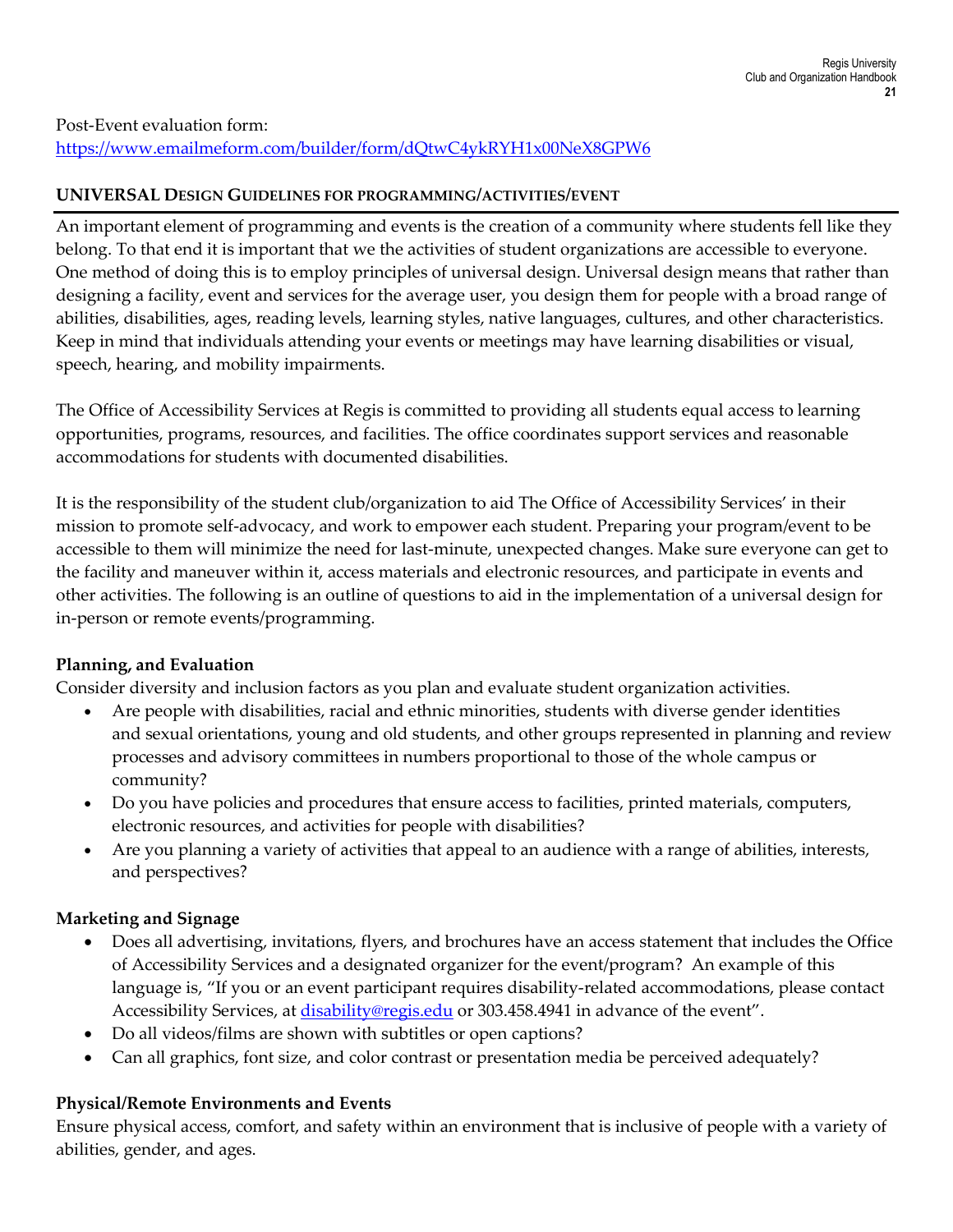Transportation and Parking

- Are there parking areas, pathways, and entrances to the building that are wheelchair-accessible and clearly identified?
- Are all levels of the facility connected via an accessible route of travel?

• Are there ample high-contrast, large-print directional signs to and throughout the venue? Venue/Location

- Do elevators have auditory, visual, and tactile signals and are elevator controls accessible from a seated position?
- Are wheelchair-accessible restrooms with well-marked signs available in or near the program/meeting?
- Is at least part of a service desk or counter at a height accessible from a seated position?
- Has seating placement been checked (e.g. near the interpreter or in front of those with sensory disabilities), and wheelchair and companion seating are dispersed in multiple locations?
- Are Stages or platforms accessible if needed, with an accessible route and ramp/lift as needed?
- Are aisles kept wide and clear of obstructions for the safety of users who have mobility or visual impairments?
- Is adequate light available?

Event/program

- Do speakers, event moderators, or participants have access to a microphone?
- Would the event benefit from an interpreter or CART provider?
- Are all forms of media, slides, handouts, and readings accessible (e.g. captions, alternative text, audio as appropriate)
- Are their various forms of participation depending on physical abilities?

Food and Drink

- Is there a way to request alternate options and are ingredients/nutritional facts available?
- Are tables/serving items within reach from a seated position?

Emergency Planning

- Are the exits clearly identified and accessible?
- Do fire and emergency alarms have both audible and visual signals?

## **TEAM BUILDING: FACILITATING LEARNING AND FOSTERING OWNERSHIP**

Successful student organizations function as a team. United by a common vision, individual group members are cognizant of and contribute towards the group goal. In addition to accomplishing the identified goals, whether executing a well-received program or creating a member recruitment campaign, the openness of the team approach allows newer members of the group to participate in the planning, implementation and evaluation of club efforts. Furthermore, the practice fosters, within individual club members, a sense of ownership within the organization. Specifically, increased input possibilities enable club members to feel that their organization values their suggestions and it encourages club members to extend their best efforts towards club activities.

Structuring a group so that the team approach is the norm requires a conscious effort by organization leaders. To assist the formation of clubs which facilitate leaning and foster ownership amongst group members, Student Life presents the following elements exhibited by empowering student groups.

**Common Vision:** Student groups develop to champion a particular interest or activity. A clearly defined and understandable vision allows similarly interested individuals a forum through which they can explore the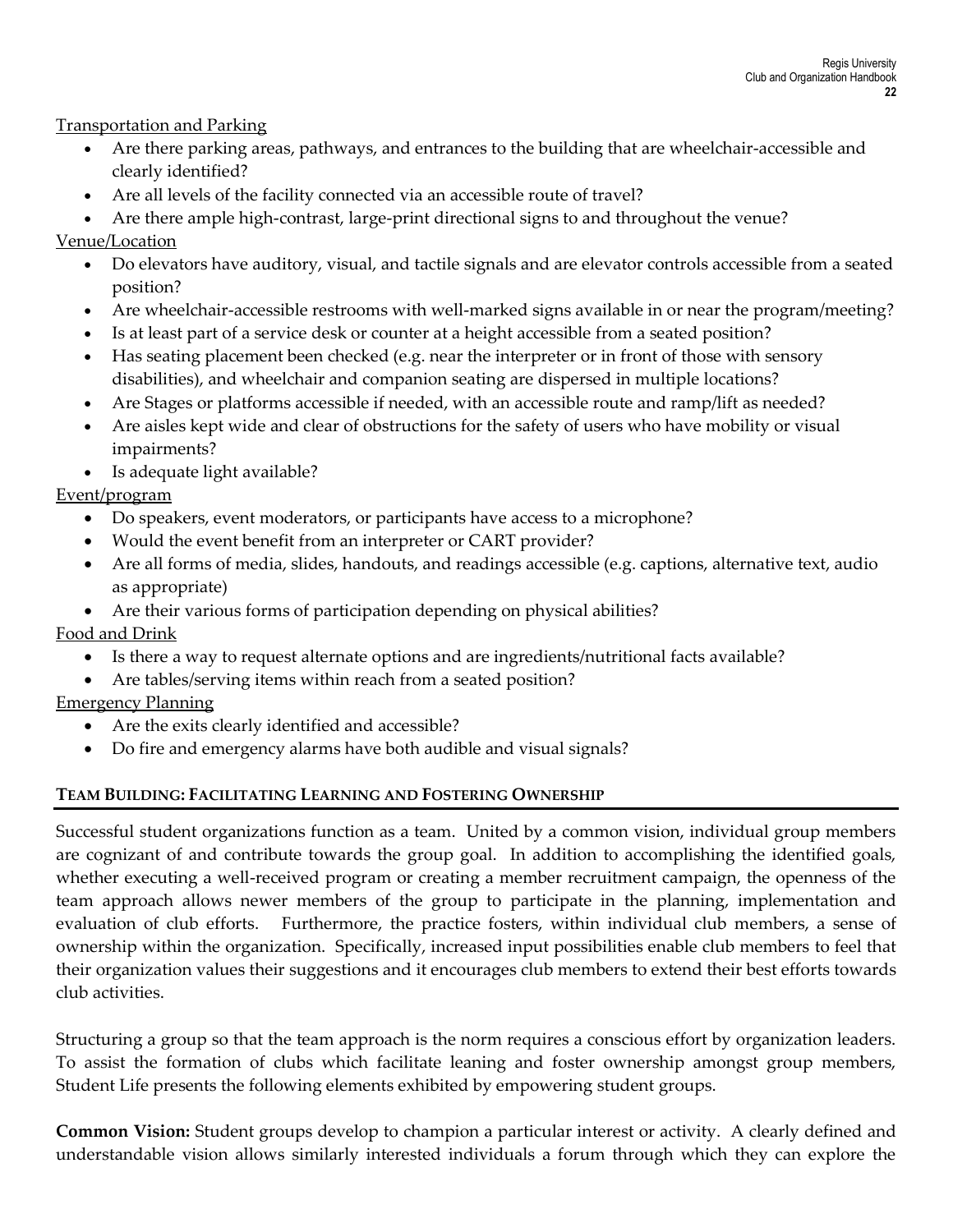interest in greater detail. Each member of an empowering student group can describe the common vision of their group.

**Communication:** An effective communication system – both internally and externally – enables an effective pursuit of an organization's collective goals. To facilitate the formation of a cohesive team, effective group leaders structure group meetings and conversations to allow members the opportunity to contribute their views. Effective organizations, in turn, develop impactful means of communicating with the community to increase their visibility and the viability of their programs.

**Respect & Trust:** Inclusive communication can thrive only in a respectful and trusting environment. Furthermore, respect and trust allow group members to explore atypical, innovative possibilities in a safe and supportive peer setting.

**Celebrates Success:** Drawn together through a common vision, student groups that empower their members celebrate both collective and individual triumphs. A group's ability to recognize achievements directly and positively impact group member's through the incorporation of successful strategies, as well as through the expansion of activity ownership.

# **WRAPPING UP THE YEAR, PREPARING FOR THE FUTURE**

During the school year, clubs and organizations do a tremendous amount of work not only hosting events across the Regis community, but also, creating new and refining existing procedures and strategies. Often, the development occurs at such a pace that new practices are simply adopted rather than recorded. As a result, club members possess significant experiential knowledge, yet the organization has limited records of what worked and why. Without a year-end evaluation, much of the year's knowledge can be lost as new officers assume leadership positions and former participants either graduate or pursue other interests. To foster organizational continuance and institutional memory, the following topics address some essential wrap-up items.

Task Checklist

- Club elections have taken place with new officers in place.
- New officers have received club records from current and any past years.
- Incoming club officers have exchanged contact information.
- Club advisor has agreed to continue his or her role for the next year.
- Club participants have been thanked for their service and effort.

*Vision:* As communicated through mission statements, clubs and organizations identify guiding principles, which shape activities. In the past year, how have the organization's anchor points been communicated and demonstrated so that new organization members have become more familiar with the club vision?

*Program:* During the past year, did the organization develop a new program? What types of club events were successful? How were successful events hosted?